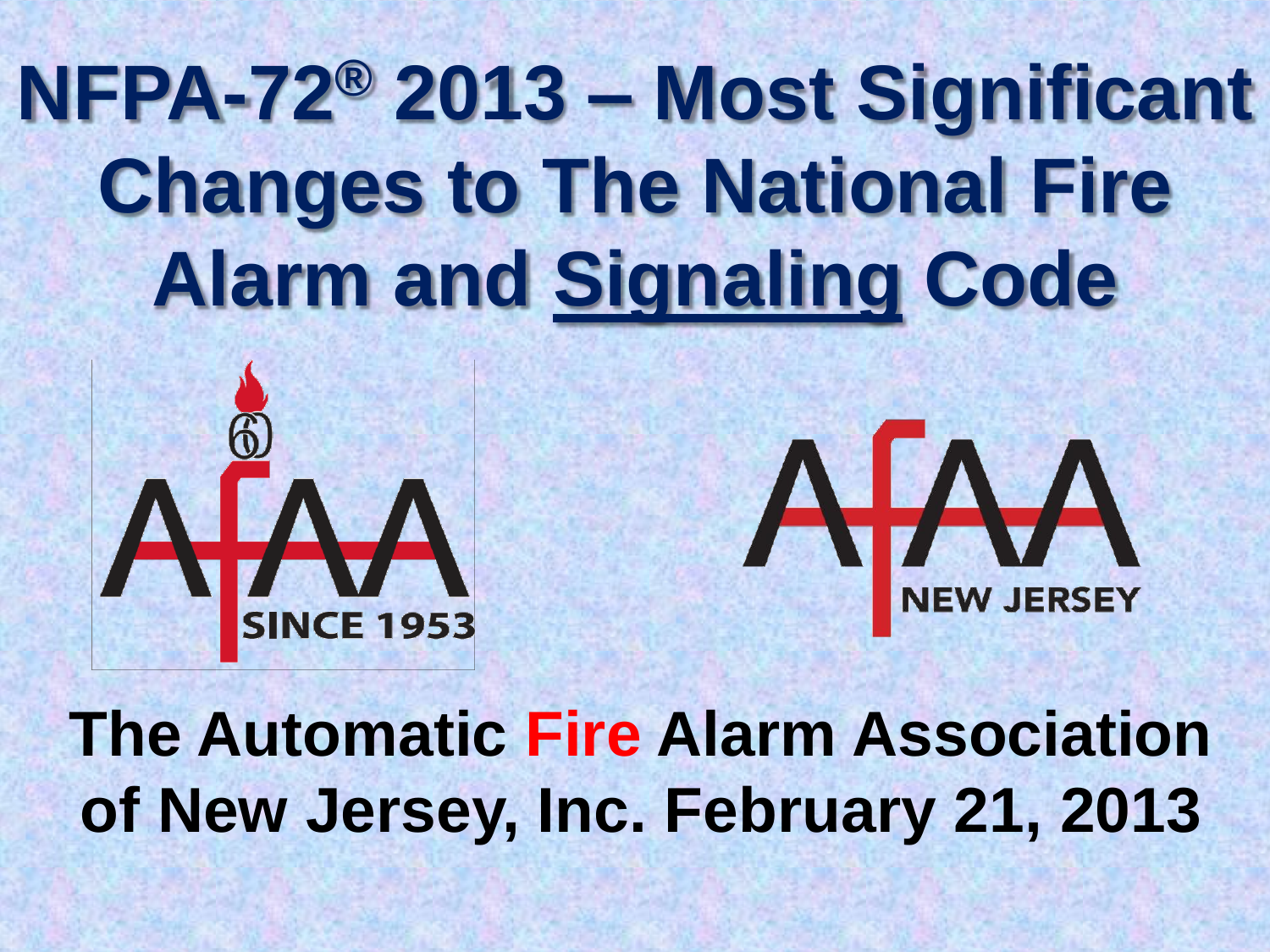### **The National Fire Alarm and Signaling Code**

- **2010 Edition** NFPA 72®: National Fire  $\bullet$ Alarm and Signaling Code,
- **1993 Edition** NFPA 72®: National Fire  $\blacksquare$ Alarm Code,

 $\left| \bigoplus_{\mathbf{k} \in \mathbb{N}^*} \right|$ 

- **1990 Edition** NFPA 72: Standard for the Installation Maintenance and Use of Protective Signaling Systems.
	- This brought together the older standards for Proprietary, Auxiliary and Local Protective Signaling Systems Including Local or Isolated Systems for Watchman Fire Alarm and Supervisory Service
	- **a** or 72 A, B, C, D and F. E, G, H, 74 and 71 were incorporated into the 93 Edition making G and H part of the code where they were only guides prior to this.



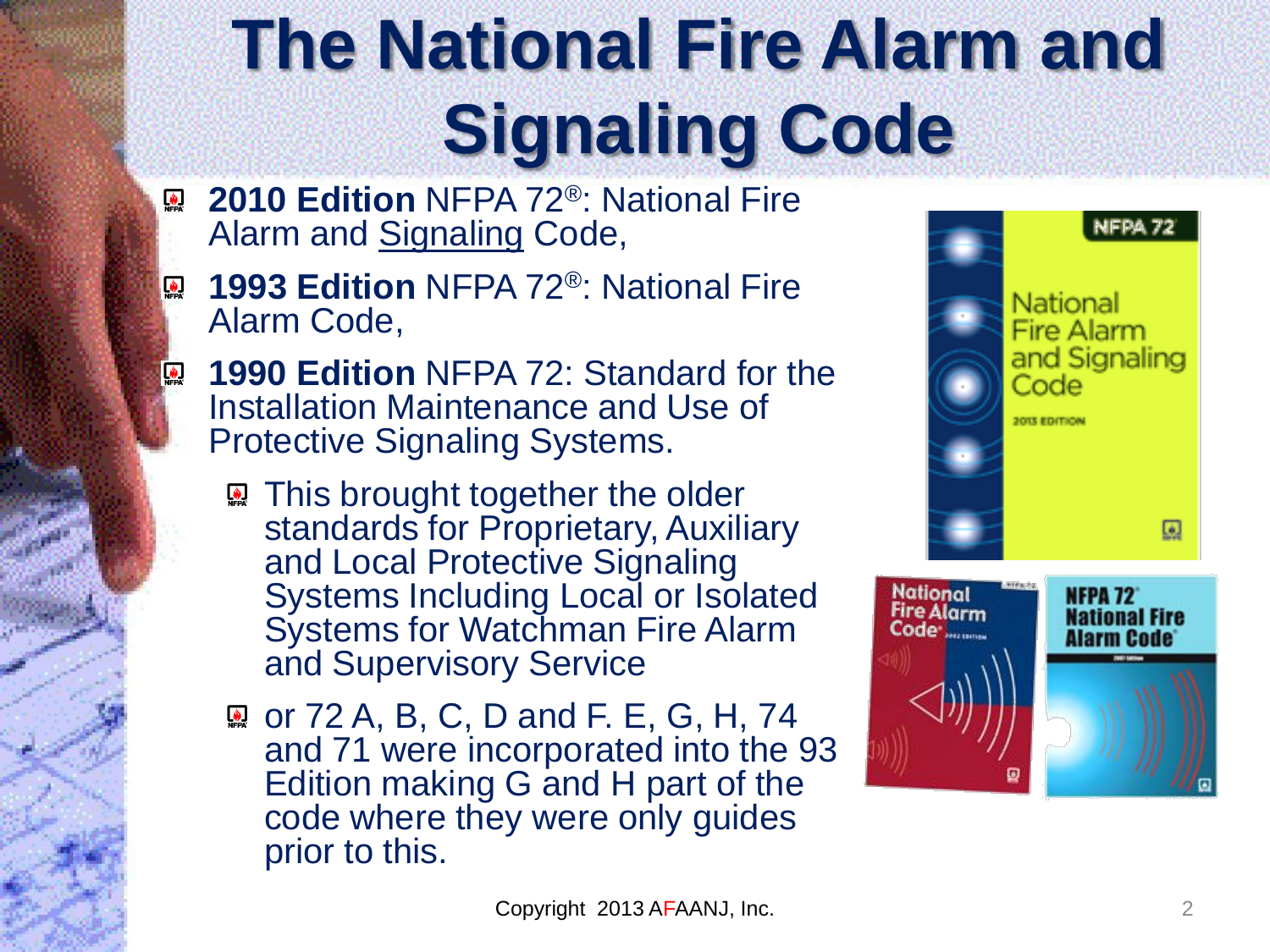### **NFPA-72® 2013 – Most Significant Changes**

**From an article that appeared in Fire Protection Engineering Emerging Trends by: Lee Richardson**

Lee is a Senior Electrical Engineer at NFPA, where he is responsible for NFPA 72, National Fire Alarm and Signaling Code; and NFPA 720, Standard for the Installation of Carbon Monoxide (CO) Detection and Warning Equipment. Lee is also a member of the ASME A17.1 Elevator and Escalator Safety Code, Emergency Operations Committee.

A<sub>T</sub><sup>AA</sup> Presented by Ed Armm, SET. Retired Senior Consultant from RJA, Past Fire Protection Specialist for NICET, Senior Training Specialist at Pyrotronics. Immediate Past President of AFAANJ and current President of the NJSFPE.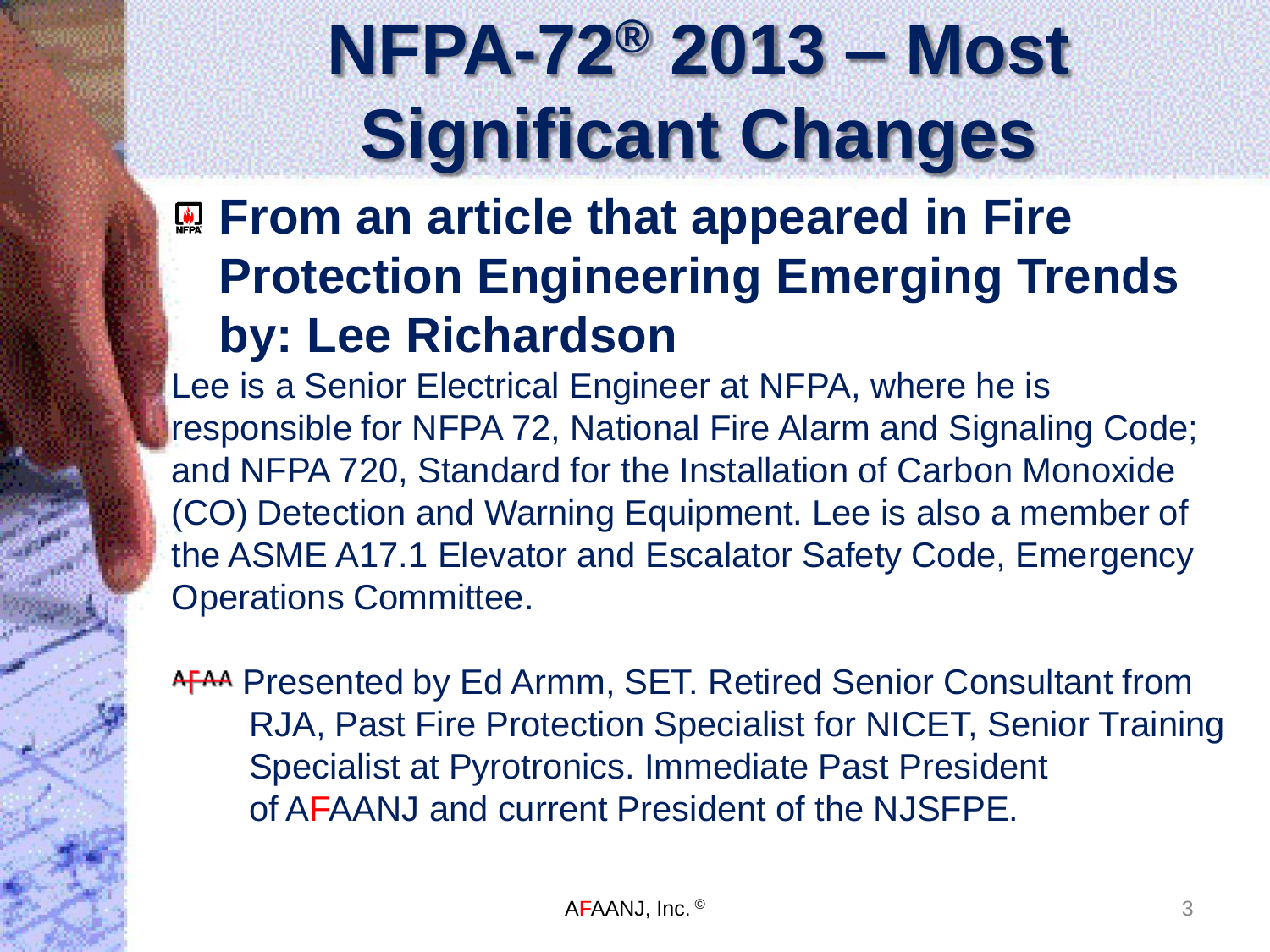### **NFPA-72® 2013 – Most Significant Changes**

- **The 2013 edition of NFPA 72<sup>®</sup>, National Fire** Alarm and Signaling Code, builds on the scope and organizational changes that were begun in the 2010 edition.
- **R** These will be briefly recapped along with a summary of new organizational changes.
- In addition a number of significant technical changes have been introduced and will be summarized by chapter.
- **Q It is recommended that the actual code be** used rather than quotes from this presentation.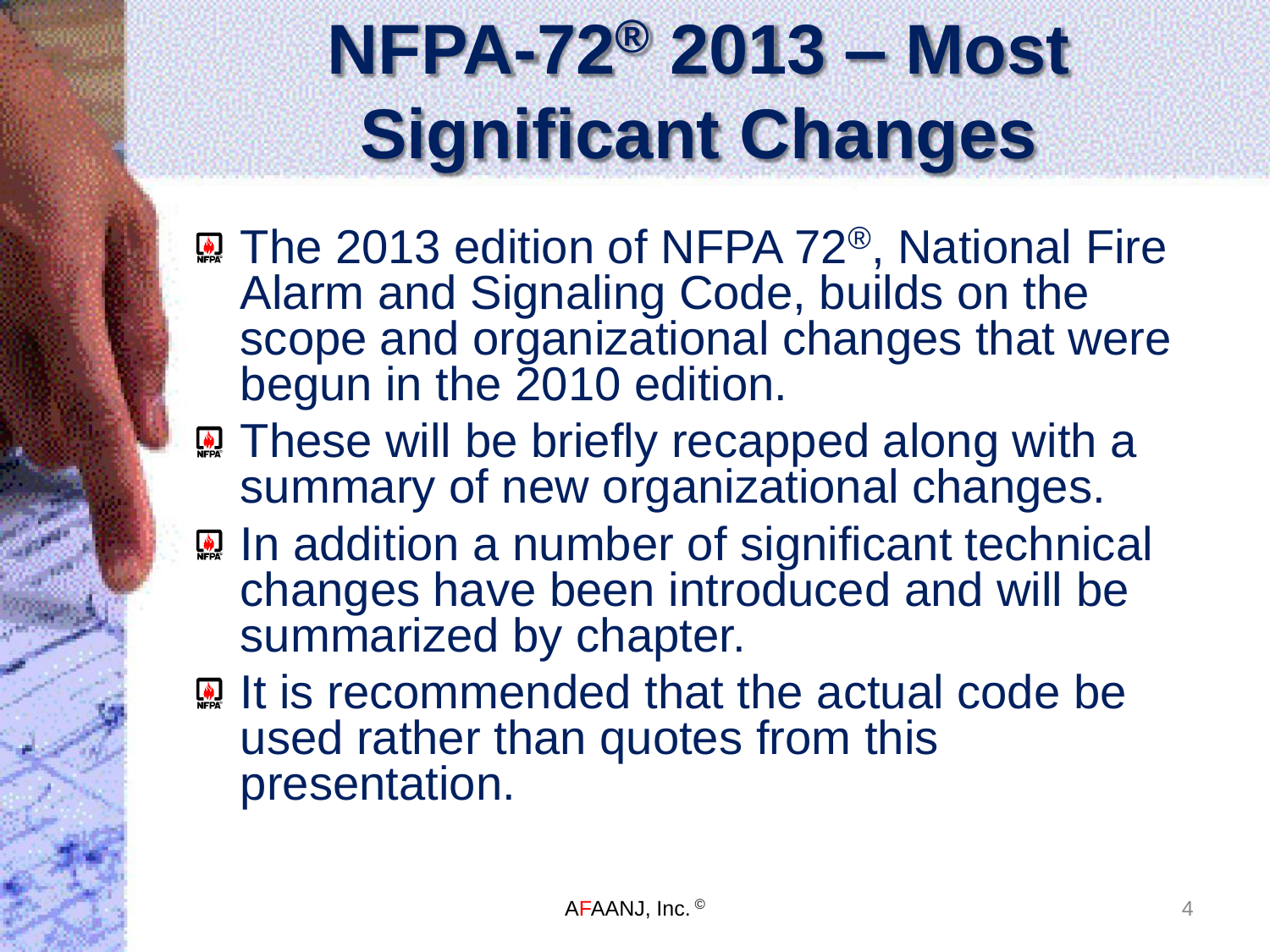## **What shapes the codes?**

### **Natural events**

– Super-Storms, Tornados, Floods and **Earthquakes** 

### **Terrorist Attacks**

- 1993 WTC Bombing
- 09/11/2001

### **Q** Catastrophic **Accidents**

– Gas Leaks, Oil Spills

### **A** Other events that **shape our codes**

- − School Shooters
- **Large Loss Fires**
	- **The Station Club Fire**
	- **# The Triangle Shirt** Waste Fire
	- Great Fires of
		- Boston
		- **Chicago**
		- San Francisco

### **In other words lots of lost lives**!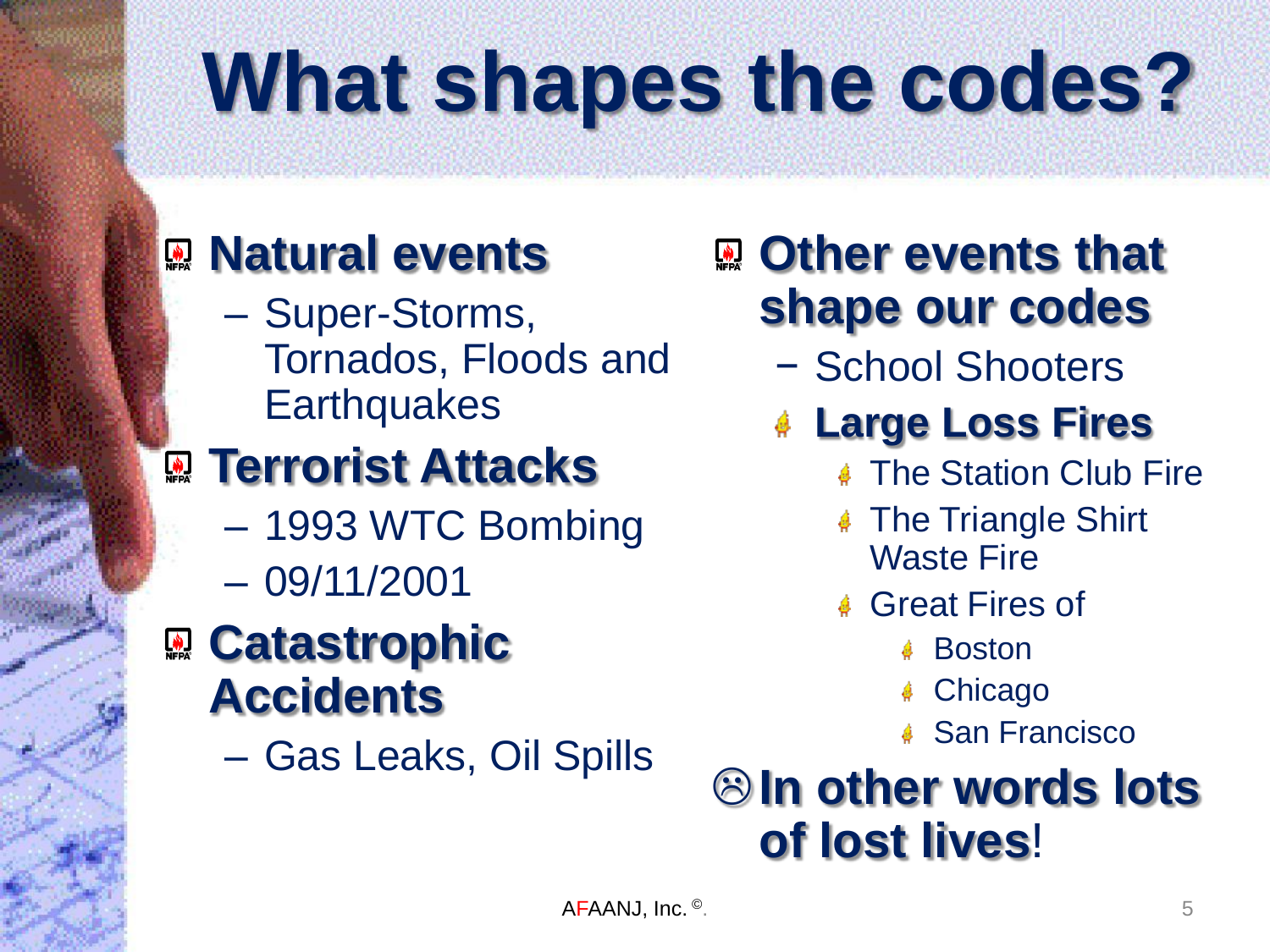### **NFPA-72® 2013 – Most Significant Changes**

- ® Starting in the 2010 edition NFPA 72 was completely reorganized by grouping chapters into;
- **Q** Front chapters (1-9)
- Support chapters (10-19)
- **Q System chapters (20-29)**
- With reserved chapters placed within each grouping to allow for future expansion.
- **As a part of the reorganization, in addition to the new** system chapter, "Emergency Communications Systems," some existing material was moved into two additional new support chapters:
	- Chapter 12 "Circuits and Pathways,"
	- **R** Chapter 21 "Emergency Control Functions and Interfaces." **R** From Ancillary to Life Safety to Emergency Control Functions over the years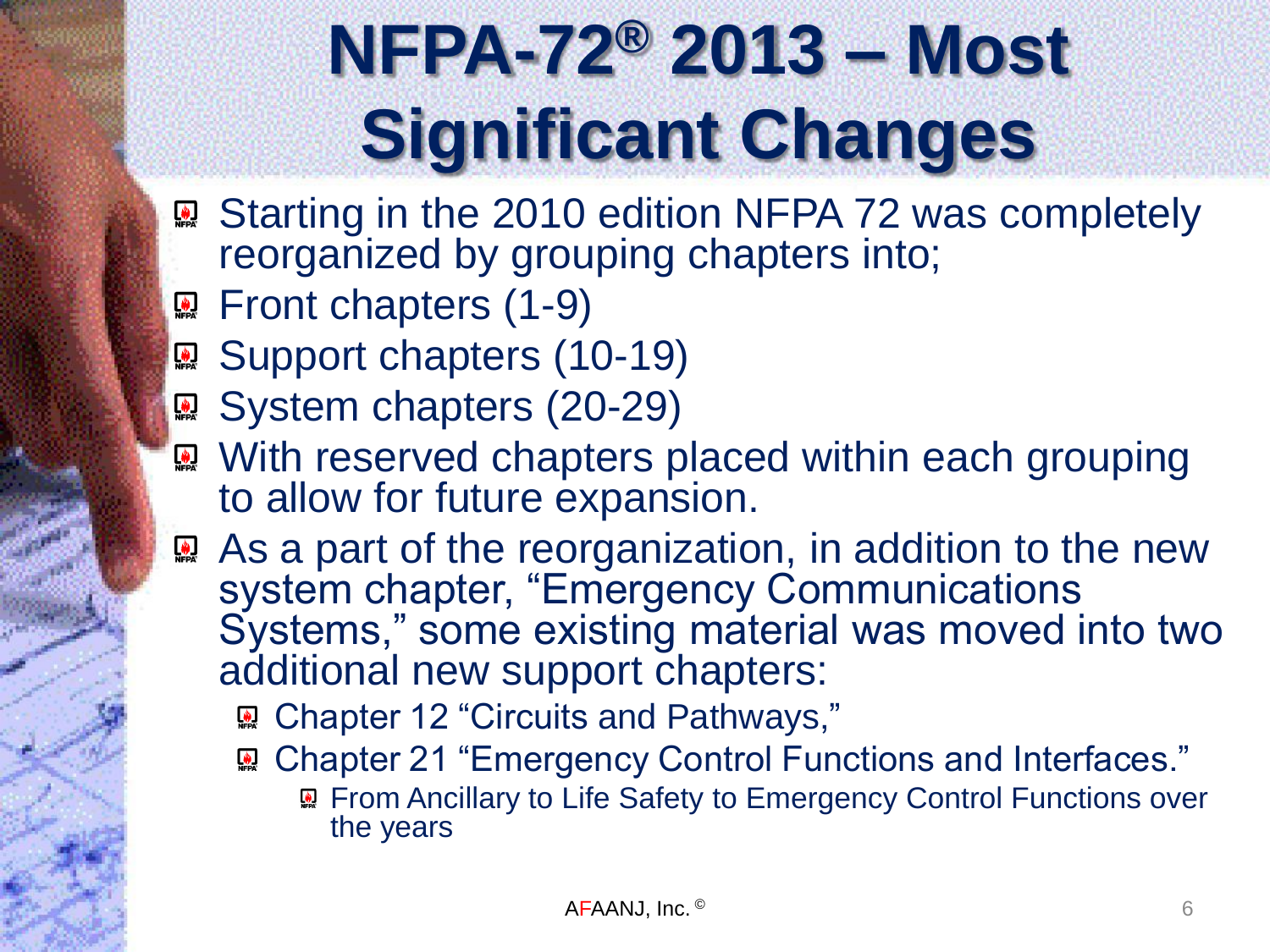### **NFPA-72® 2013 – Most Significant Changes**

In the 2013 edition a new administrative chapter 7, "Documentation" has been introduced to further improve the usability of the document. The chapter provides a central location for all the documentation requirements of the Code.

- In some cases the documentation provisions are contained directly in the new chapter.
- In other cases references are provided to the locations of documentation requirements contained in other chapters.

#### A total of three new chapters

- There are now a total of 29 chapters with 15 used and 14 held in reserve for later revisions.
- ↓ Mass Notification Systems moving from Annex E to Chapter 24 (ECS) in 2010 and expanded in 2013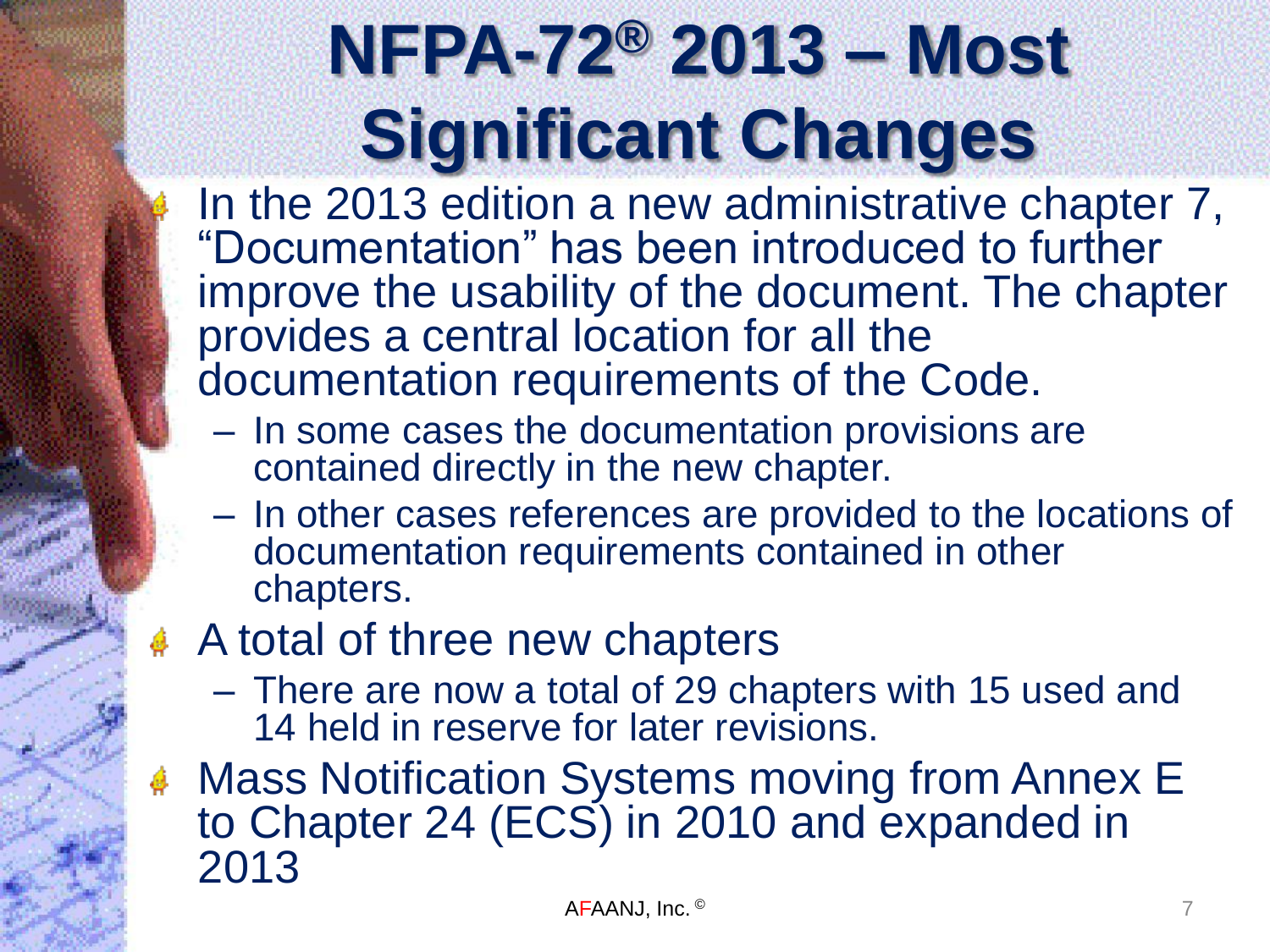### **Further Changes to Improve Usability**

### **4 Chapter 3, Definitions New definitions** have been added to include;

- **3.3.130 Impairment –** abnormal condition where a system, component, or function is out of order, and the condition can result in the system or unit not functioning when required
- **3.3.130.1 Emergency Impairment –** abnormal condition where a system, component, or function is out of order due to unexpected deficiency
- **3.3.130.2 Planned Impairment –** abnormal condition where a system, component, or function is out of service due to work that has been planned in advance

**The support chapter 10, "Fundamentals,"** has been reorganized in the 2013 edition to provide a more user-friendly flow of requirements.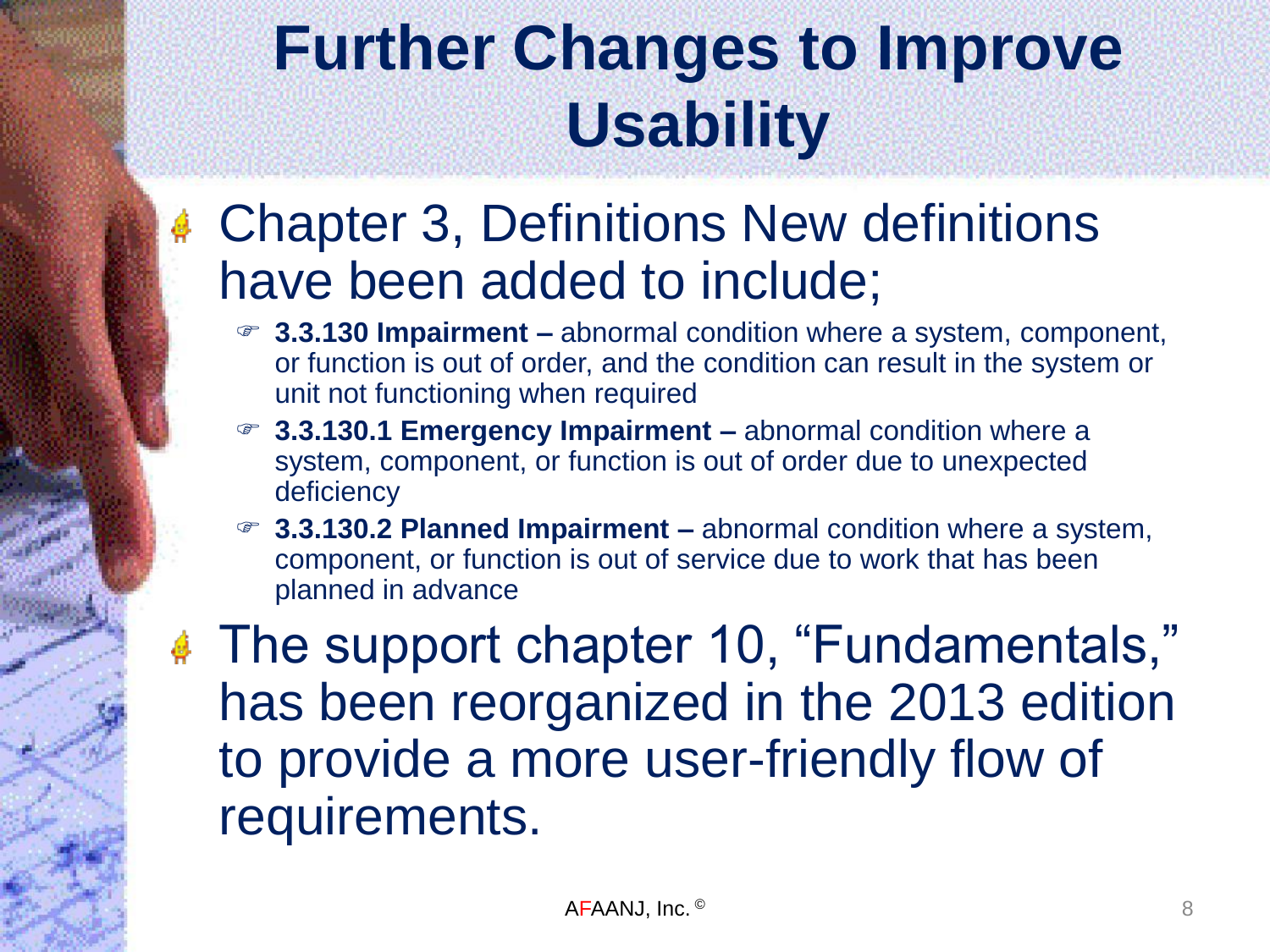### **Further Changes to Improve Usability**

- **Extensive usability changes have also been** made in the support chapters, Inspection, Testing and Maintenance (Chapter 14). These changes occur primarily within the inspection and testing tables.
	- **The visual inspection table has been updated,** adding new inspection methods for each component along with the inspection frequency.
	- **A. The test methods and test frequency tables have** been combined into a single table so that the test method appears along with the test frequency for each component.
	- **E.** The component listings in both tables have been reorganized and coordinated so that components and equipment are easier to find.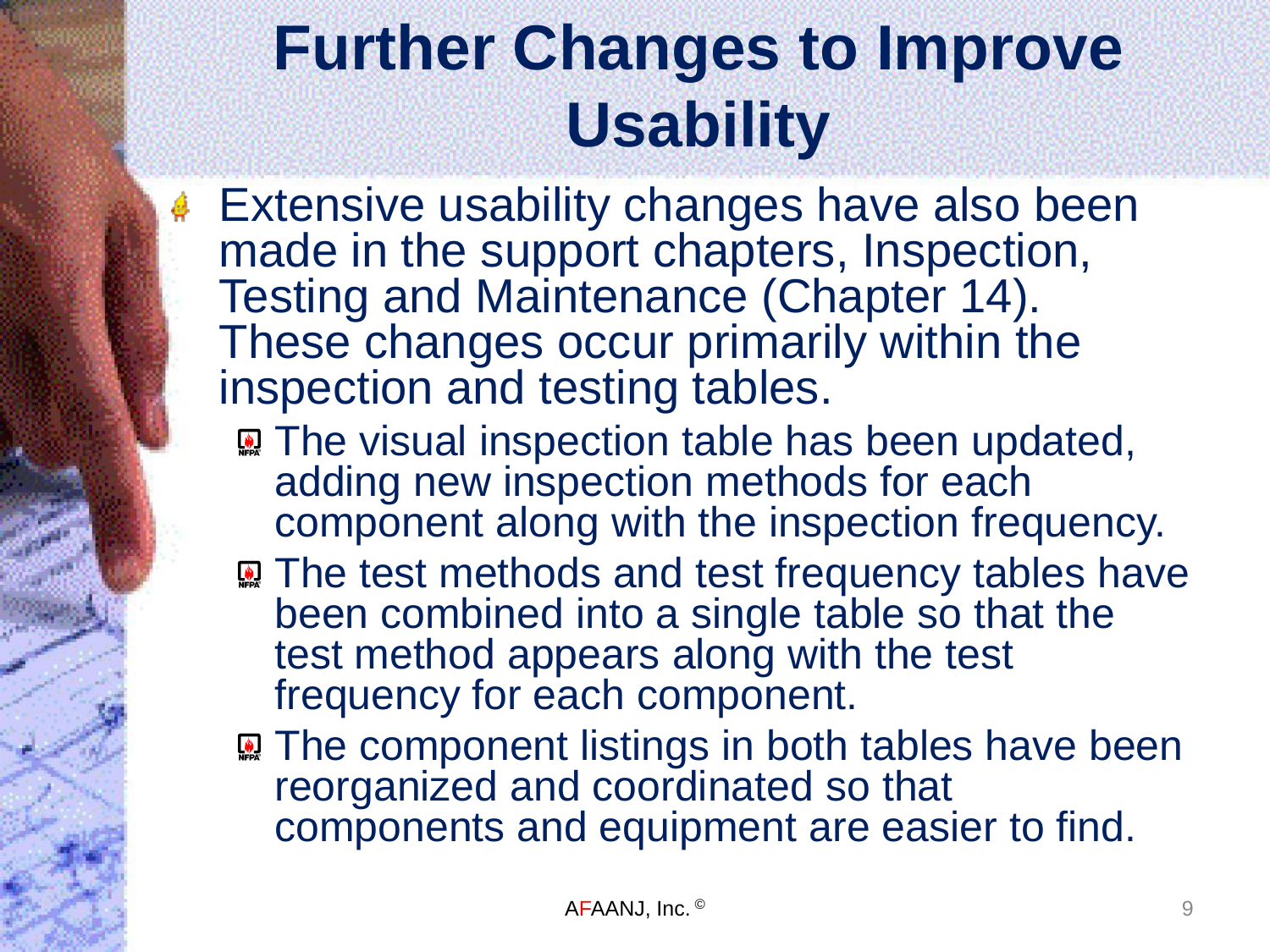### **Further Changes to Improve Usability**

**Clearer requirements for; <sub>■</sub>Combination Systems** Video Imaging Detection **Carbon Monoxide Detection** *\*Sprinkler supervisory Service* Water Levels and Temperature **5.15.3 & .4** Room Temperature **5.15.5**

**The Electronic Monitoring of Fire** Extinguishers for position and fill. **6.8.4.11**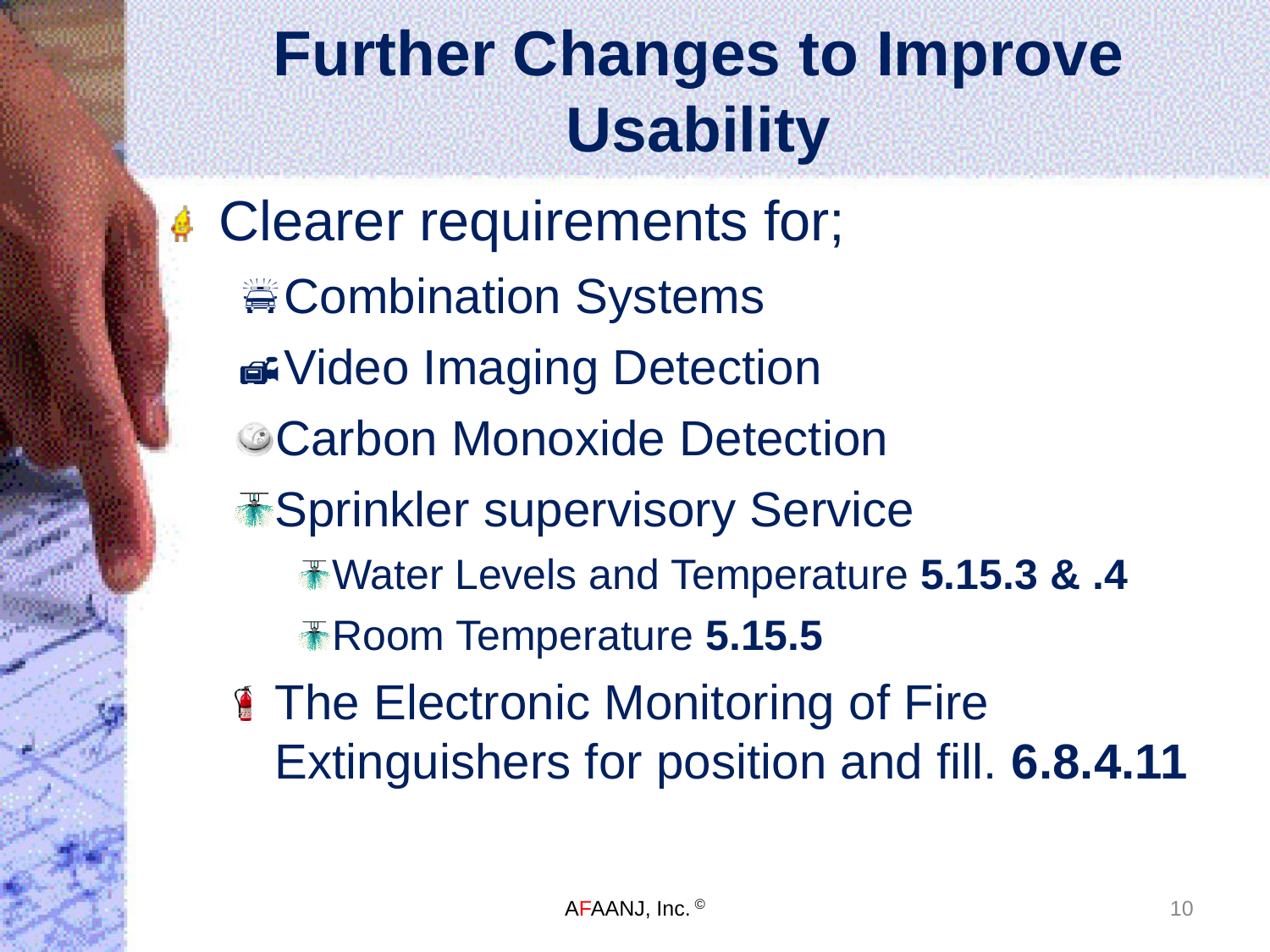**The 2013 edition of the Code also** includes many technical updates. Among these are provisions in the support chapter 7, "Documentation," specifying a more extensive minimum list of documentation that is to be provided for all systems when documentation is required by the enforcing authority.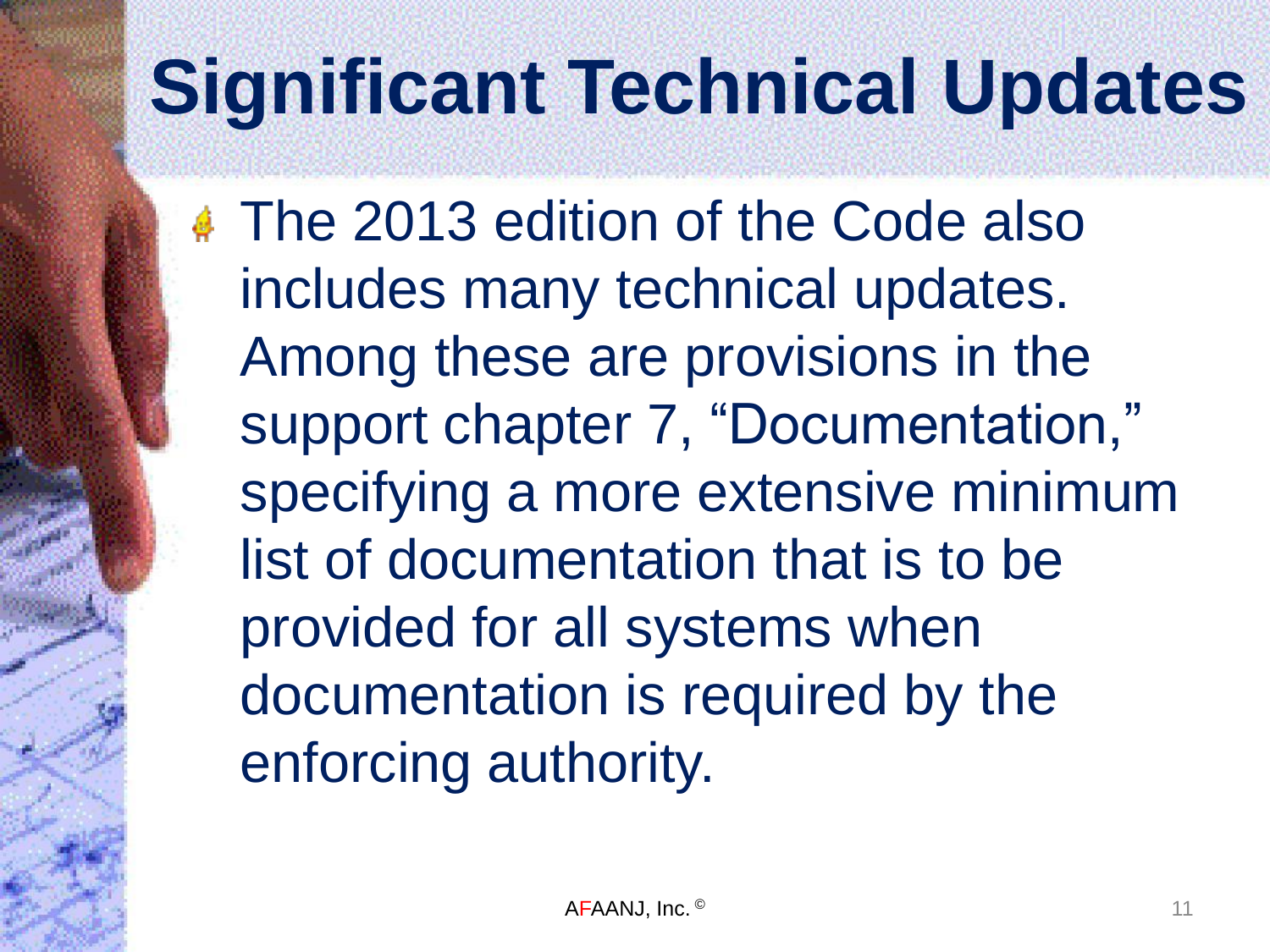- Changes to the support chapter 10, "Fundamentals," have been made to require supervising stations operators and fire alarm system service providers, respectively, to report to the AHJ when monitoring service has been terminated or when a system has been out of service for more than 8 hours.
- Also within chapter 10 the requirements for inspection, testing, and service personnel qualifications have been updated to better reflect the level of qualification needed for each type of activity.
- **# This includes a new provision requiring system** programmers to be certified by the system manufacturer.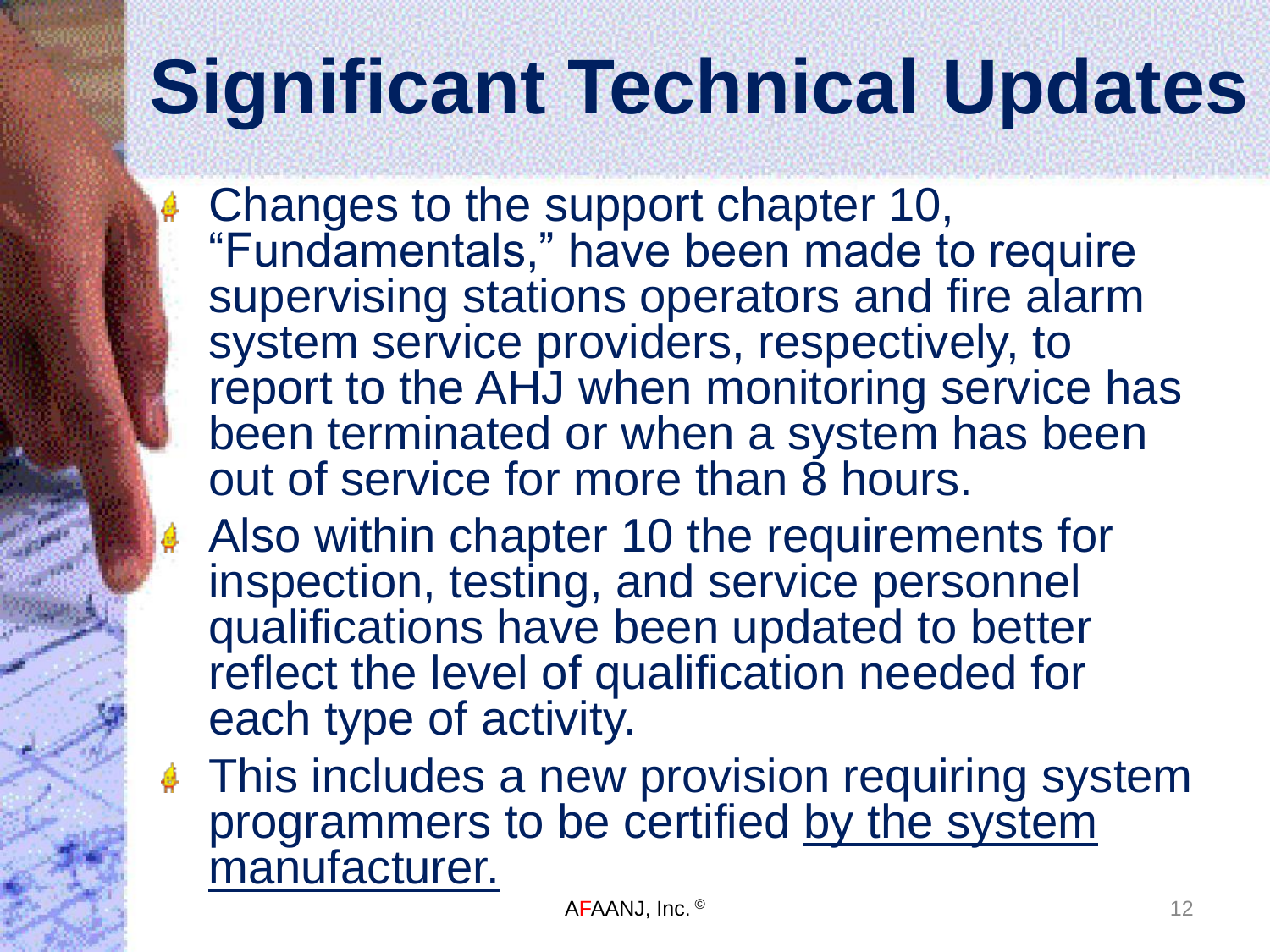#### **10.5.1 System Designer.**

- 10.5.1.1 Fire alarm system and emergency communications system plans and specifications shall be developed in accordance with this Code by persons who are experienced in the proper design, application, installation, and testing of the systems.
- 10.5.1.2 State or local licensure regulations shall be followed to determine qualified personnel. Depending on state or local licensure regulations, qualified personnel shall include, but not be limited to, one or more of the following:
	- (1) Personnel who are registered, licensed, or certified by a state or local authority
	- (2) Personnel who are certified by a nationally recognized certification organization acceptable to the authority having jurisdiction
	- (3) Personnel who are factory trained and certified for fire alarm system design and/or emergency communication system design of the specific type and brand of system and who are acceptable to the authority having jurisdiction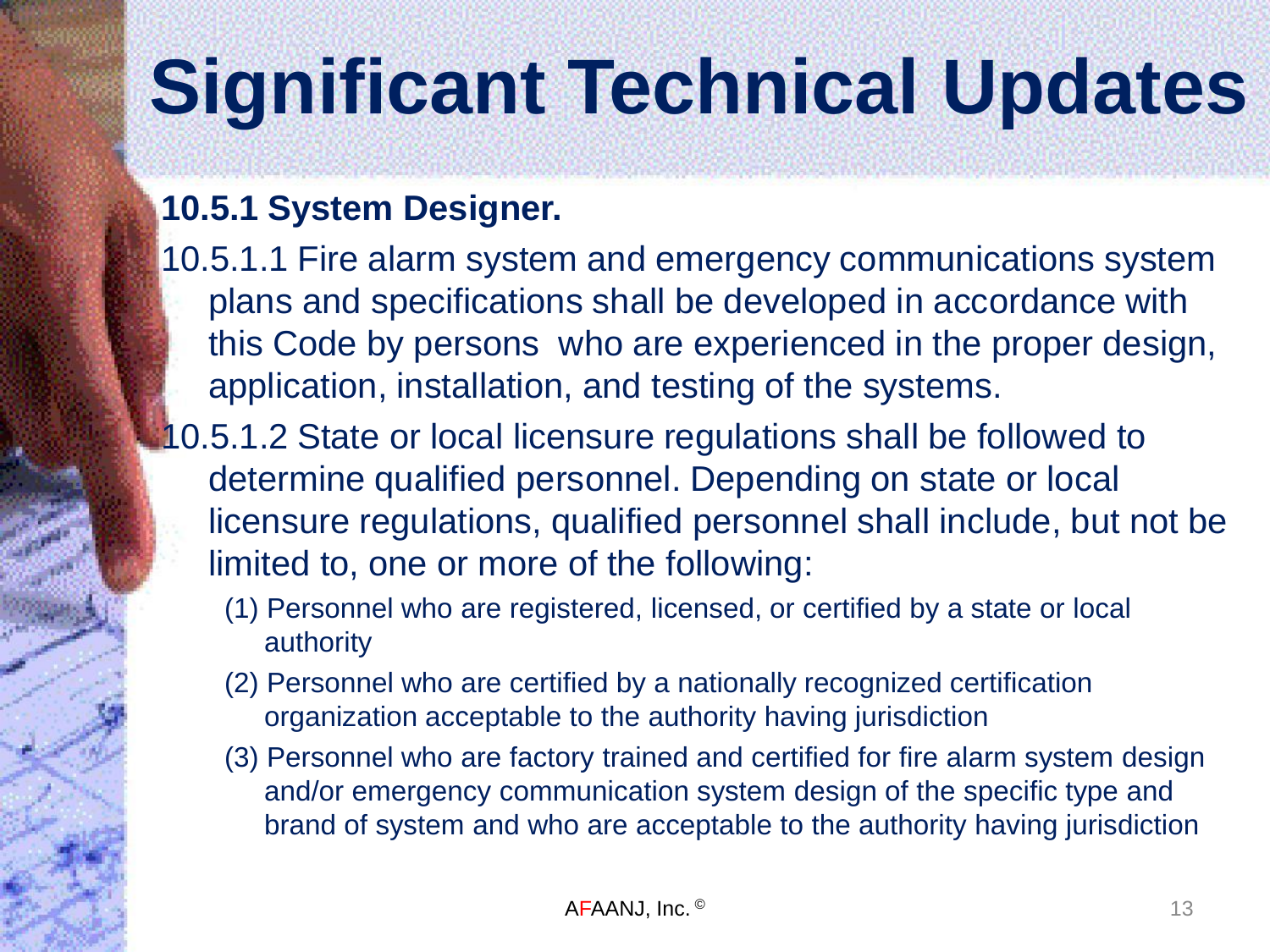#### **10.5.3\* Inspection, Testing, and Service Personnel. (SIG-TMS)**

- Personnel, either individually or through their affiliation with an organization that is registered, licensed, or certified by a state or local authority, shall be recognized as qualified an experienced in the inspection, testing, and maintenance of systems addressed within the scope of this Code.
- **0.5.3.1\* Inspection Personnel.** Inspections shall be performed by personnel who have developed competence through training and experience acceptable to the AHJ or meet the requirement of 10.5.3.3.
- **10.5.3.2\* Testing Personnel.** Testing personnel shall have knowledge and experience of the testing requirements for fire alarm and signaling equipment of this Code acceptable to the AHJ or meet the requirement of 10.5.3.3.
- **10.5.3.3 Service Personnel.** Service personnel shall be qualified in the maintenance and servicing of systems addressed within the scope of this Code. Qualified personnel shall include, but not be limited to, one or more of the following:
	- (1)\*Personnel who are factory trained and certified for the specific type and brand of system being serviced
	- (2)\*Personnel who are certified by a nationally recognized certification organization acceptable to the AHJ
	- (3)\*Personnel, either individually or through their affiliation with an organization that is registered, licensed, or certified by a state or local authority to perform service on systems addressed within the scope of this Code
	- (4) Personnel who are employed and qualified by an organization listed by a nationally recognized testing laboratory for the servicing of systems within the scope of this Code  $AFAANJ, Inc. <sup>©</sup>$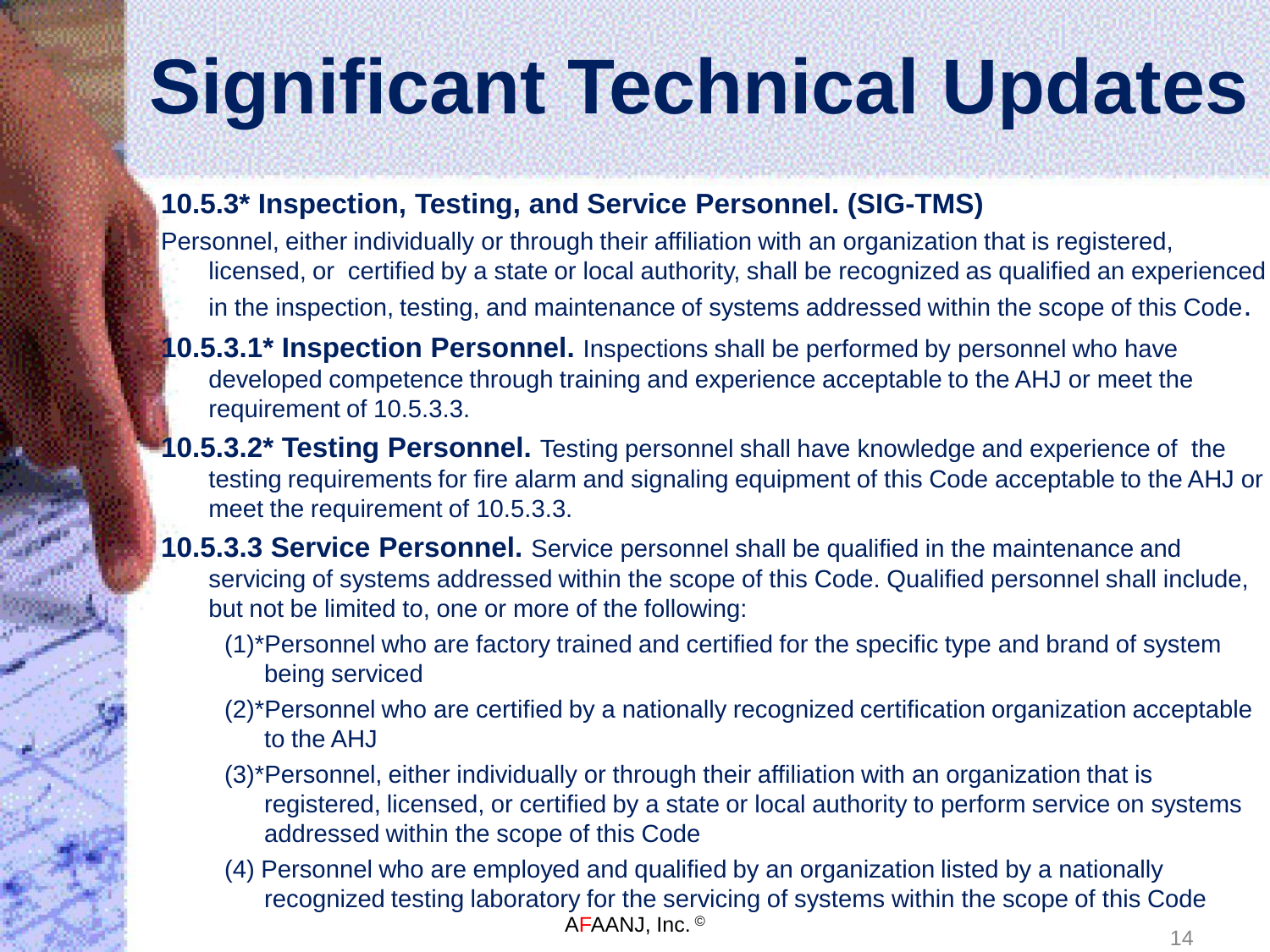®10.5.3.4 Programming.

**R** Personnel programming a system shall be certified by the system manufacturer.

**210.5.3.5 Evidence of Qualification.** 

**Example 10 Follow Evidence of qualifications shall be provided to the** authority having jurisdiction upon request.

#### **210.21\*** Impairments.

10.21.1 The system owner or their designated representative shall be notified when a system or part thereof is impaired. Impairments to systems shall include out-of-service events.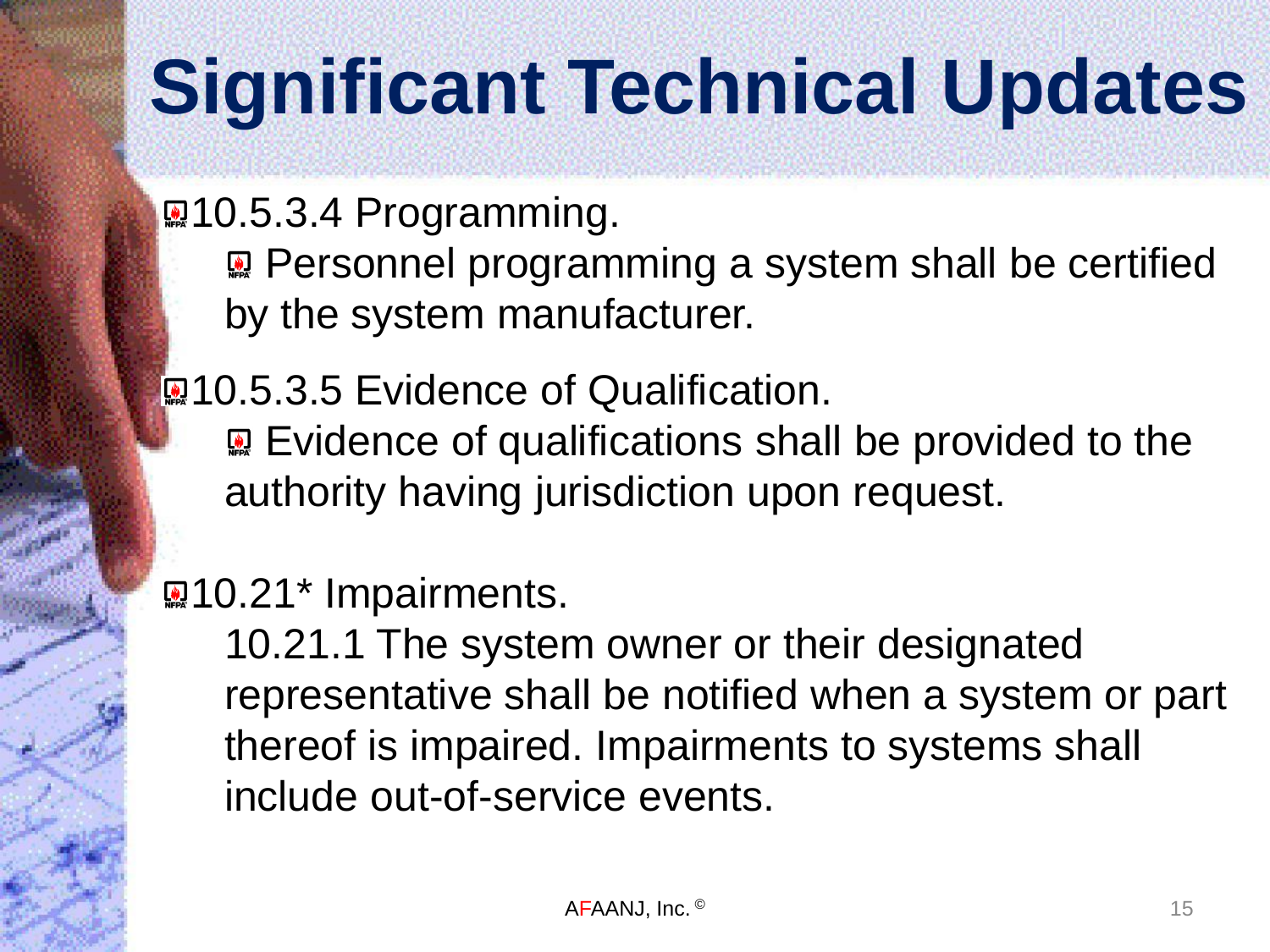**21.3 The supervising station shall report to the AHJ** any fire alarm system for which monitoring has been terminated.

**21.4 The service provider shall report to the AHJ any** fire alarm system that is out of service for more than 8 hours

10.22 Unwanted Alarms. For the purpose of reporting, alarm signals that are not the result of hazardous conditions shall be classified as Unwanted and sub-classified as one of the following: AFAA Malicious Alarm AFAA Nuisance Alarm A<sub>T</sub><sub>AA</sub> Unintentional Alarm AFAA Unknown Alarm AFAA All of the above are defined in Chapter 3-3.3.305 Unintentional Alarm.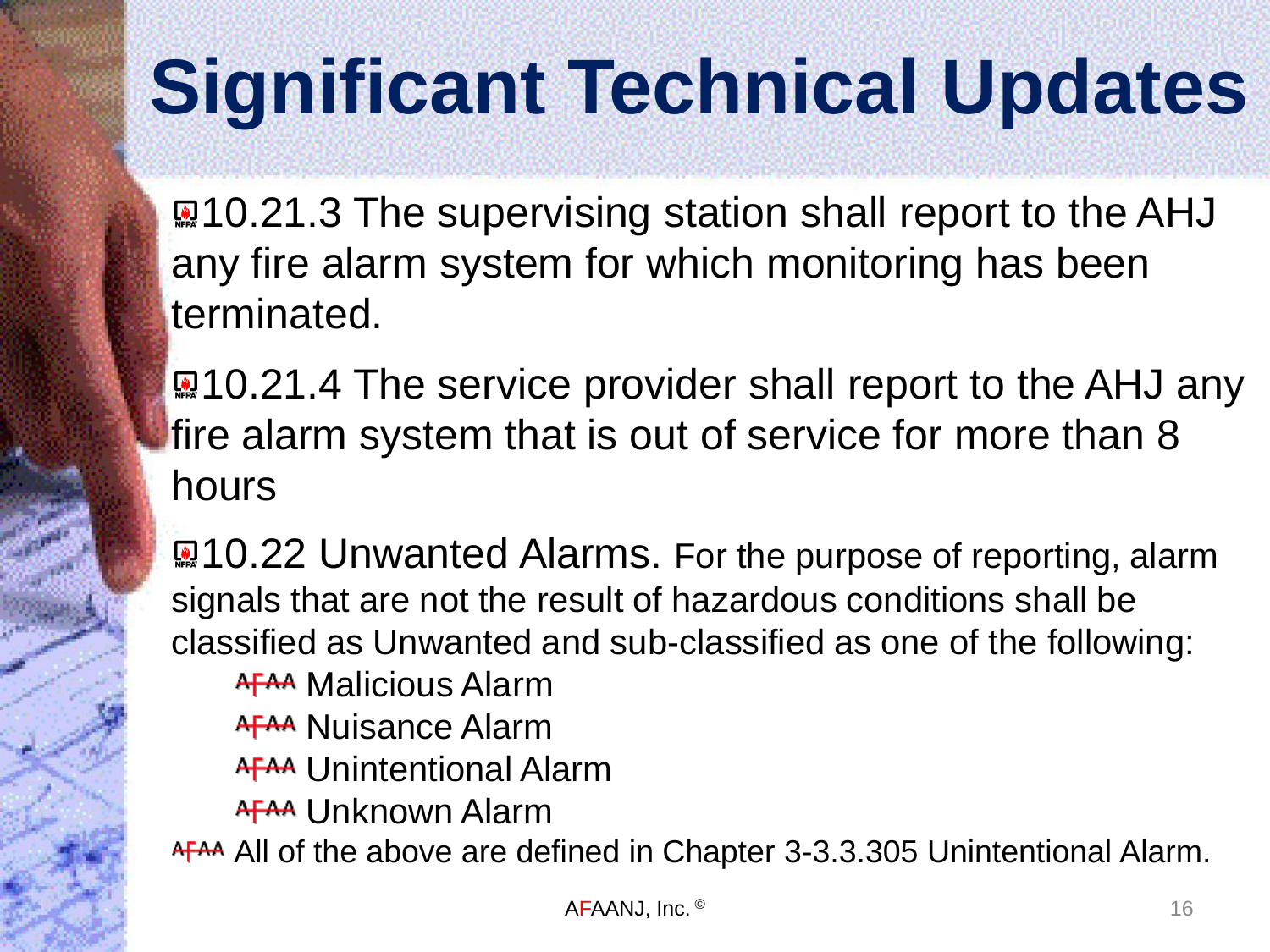**The support chapter 12, "Circuits and** Pathways," has been updated to incorporate specific circuit performance and integrity information, revised and relocated from the chapter on protected premises fire alarm systems.

Also a new section has been added to address prioritization and segregation of life safety and non life safety data in shared pathways.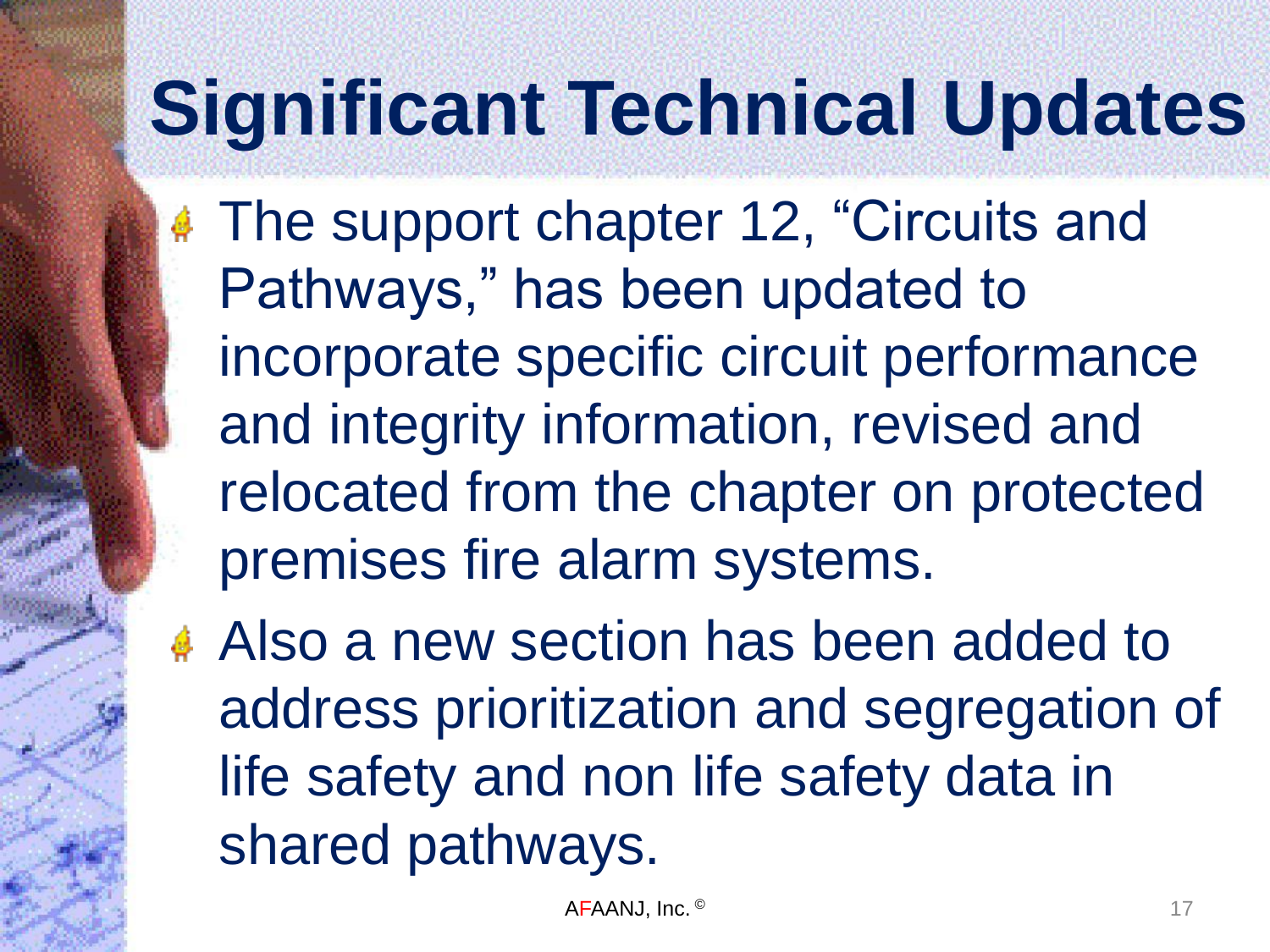- 12.3\* Pathway Class 寡 Designations. Pathways shall be designated as;  $\mathbb{Q}$  Class A, (1) **Q** Class B, **Q** Class C, Q Class D, (2) **Q** Class E, ■ Class X, (1) (most restrictive) **Q** depending on their performance.
	- 1. redundant path.
	- 2. fail-safe operation,

12.4 Pathway Survivability. All pathways shall comply with *NFPA 70, National Electrical Code.*

- **2.4.1 Pathway Survivability** Level 0.
- **2.4.2 Pathway Survivability** Level 1.
- **Q 12.4.3 Pathway Survivability** Level 2.
- **2.4.4 Pathway Survivability** Level 3.
- 12.5\* Shared Pathway Designations.

Again, levels 0 through 3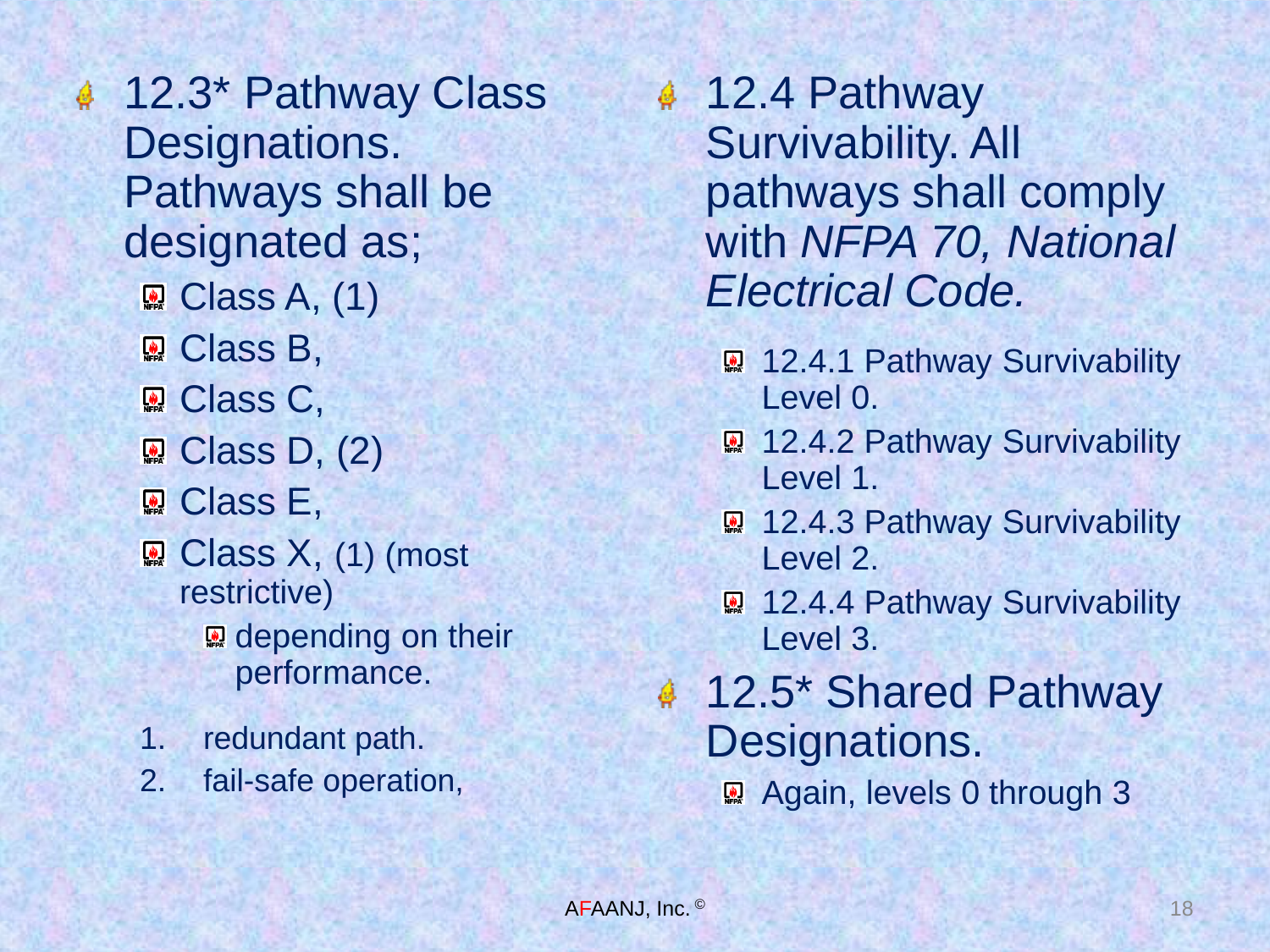### IDC's and NAC's Devices Detect & Appliances Announce

| Table A.12.3(a) Performance of Initiating Device Circuits (IDC's) |   |        |            |   |                              |            |  |  |
|-------------------------------------------------------------------|---|--------|------------|---|------------------------------|------------|--|--|
| <b>NFPA 72-2007</b><br><b>Class</b>                               |   | B      |            | A |                              |            |  |  |
| <b>NFPA 72-2010</b><br><b>Class</b>                               |   | B      |            | A |                              |            |  |  |
|                                                                   | A | Τ      | <b>ARC</b> | A | T                            | <b>ARC</b> |  |  |
| Abnormal<br>Condition                                             | 1 | 2      | 3          | 4 | 5                            | 6          |  |  |
| Single open<br>Single ground                                      |   | X<br>X | R          |   | X<br>$\overline{\mathsf{X}}$ | R<br>R     |  |  |

A =Alarm. T=Trouble. ARC = Alarm receipt capability during abnormal condition. R: Required capability. X: Indication required at protected premises and as required by Chapter 26. A short on any modern technology IDC will cause an alarm. The old Kidde FSK IDC is no longer accounted for.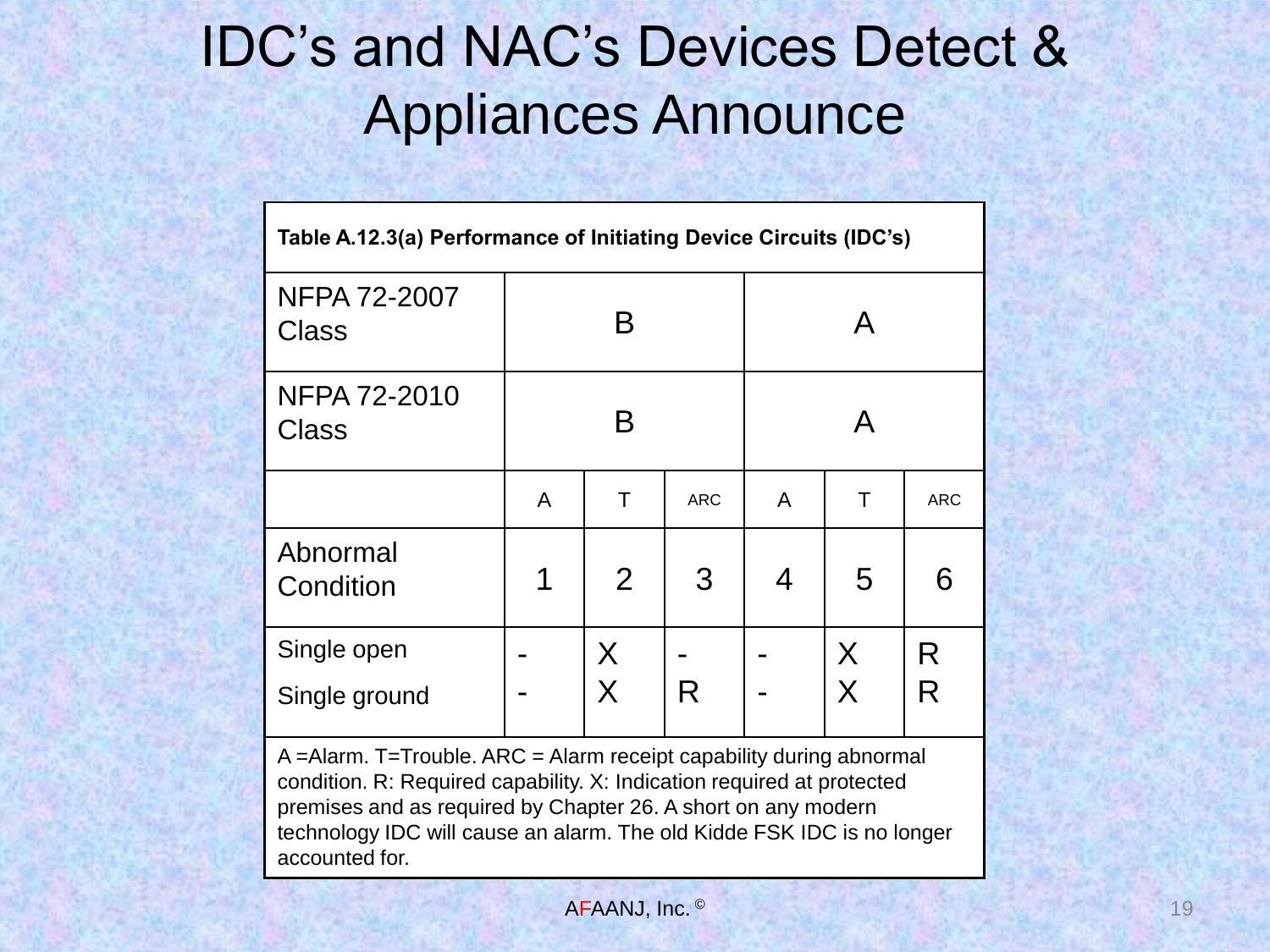### IDC's and NAC's Devices Detect & Appliances Announce

| Table A.12.3(c) Performance of Notification Appliance Circuits (NAC's)         |                                                      |                                                         |                                                      |                                                         |  |  |  |
|--------------------------------------------------------------------------------|------------------------------------------------------|---------------------------------------------------------|------------------------------------------------------|---------------------------------------------------------|--|--|--|
| NFPA 72-2007<br>Class                                                          |                                                      | B                                                       | A                                                    |                                                         |  |  |  |
| NFPA 72-2010<br><b>Class</b>                                                   |                                                      | B                                                       | А                                                    |                                                         |  |  |  |
|                                                                                | Trouble<br>indication<br>at<br>protective<br>premise | Alarm<br>capability<br>during<br>abnormal<br>conditions | Trouble<br>indication<br>at<br>protective<br>premise | Alarm<br>capability<br>during<br>abnormal<br>conditions |  |  |  |
| Abnormal<br>Condition                                                          |                                                      | $\overline{2}$                                          | 3                                                    | 4                                                       |  |  |  |
| Single open<br>Single gnd.<br>W 2 W Short                                      | $\sf X$<br>X<br>X                                    | R                                                       | X<br>$\sf X$<br>$\sf X$                              | R<br>R                                                  |  |  |  |
| X: Indication required at protected premises and as required by Chapter 26. R: |                                                      |                                                         |                                                      |                                                         |  |  |  |

Required capability. W 2 W: Wire to Wire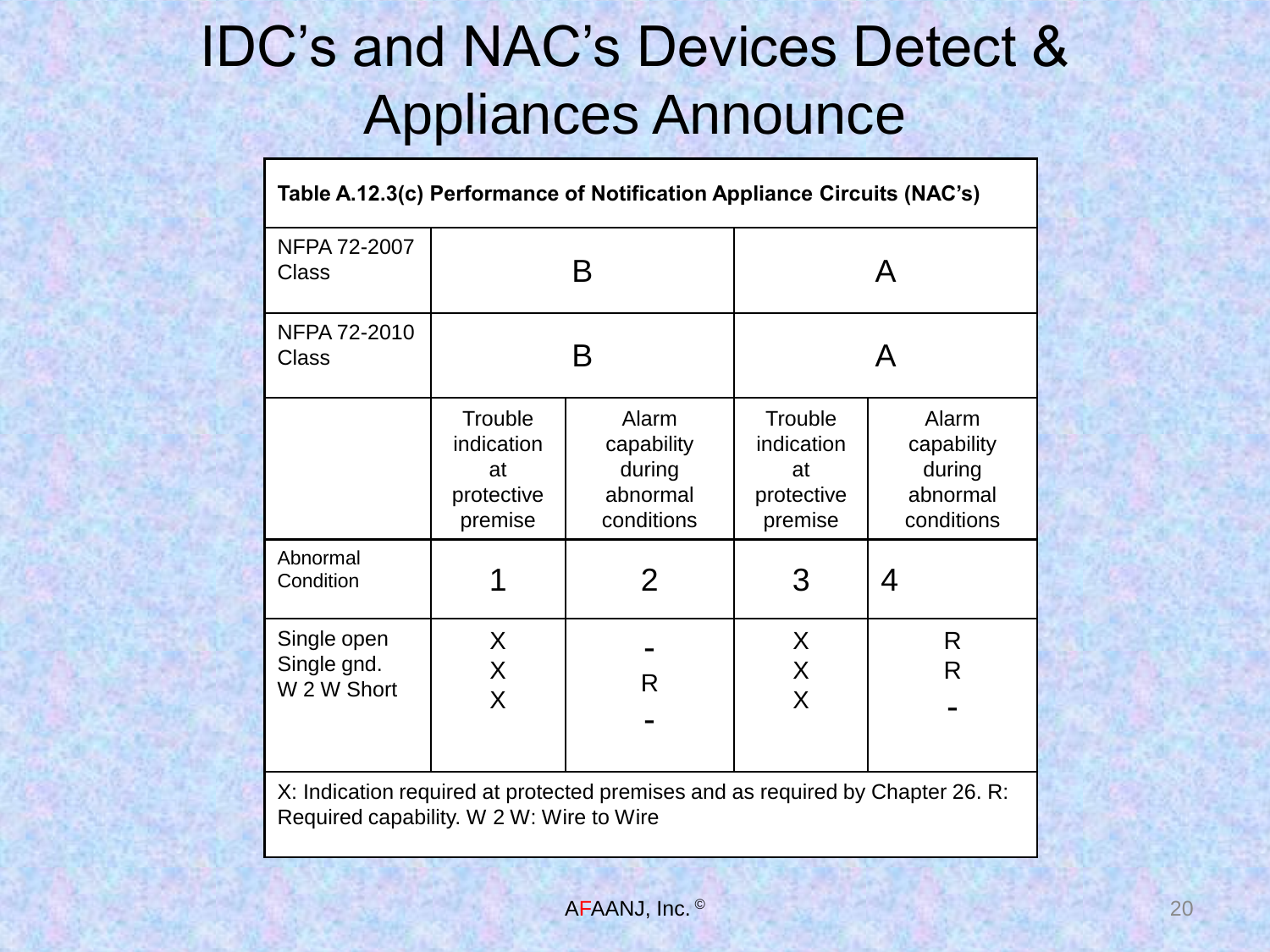### Performance of Signal Line Circuits (SLC)

| Table A.12.3 (b) (SLC's)                                                                                          |                |                            |            |       |                                        |                |       |                                  |                  |
|-------------------------------------------------------------------------------------------------------------------|----------------|----------------------------|------------|-------|----------------------------------------|----------------|-------|----------------------------------|------------------|
| NFPA 72-2007<br><b>Class</b>                                                                                      | B              |                            |            | A     |                                        |                | A     |                                  |                  |
| <b>Style</b>                                                                                                      | $\overline{4}$ |                            |            | 6     |                                        |                | 7     |                                  |                  |
| <b>NFPA 72-2010</b><br><b>Class</b>                                                                               | B              |                            |            | A     |                                        |                | X     |                                  |                  |
|                                                                                                                   | Alarm          | Trouble                    | <b>ARC</b> | Alarm | Trouble                                | <b>ARC</b>     | Alarm | Trouble                          | <b>ARC</b>       |
| <b>Abnormal Conditions</b>                                                                                        |                | 2                          | 3          | 4     | 5                                      | 6              | 7     | 8                                | 9                |
| Single Open<br><b>Single Ground</b><br>W 2 W Short<br>W 2 W Short & Open<br>W 2 W Short & Gnd.<br>Open and Ground |                | X<br>X<br>X<br>X<br>X<br>X | R          |       | X<br>X<br>X<br>X<br>$\sf X$<br>$\sf X$ | R.<br>R.<br>R. |       | X<br>X<br>X<br>X<br>X<br>$\sf X$ | R<br>R<br>R<br>R |
| Loss of carrier                                                                                                   |                | X                          |            |       | X                                      |                |       | X                                |                  |

ARC: Alarm receipt capability during abnormal condition. R: Required capability. X: Indication required at protected premises and as required by Chapter 26. Loss of carrier refers to old FSK Kidde IDC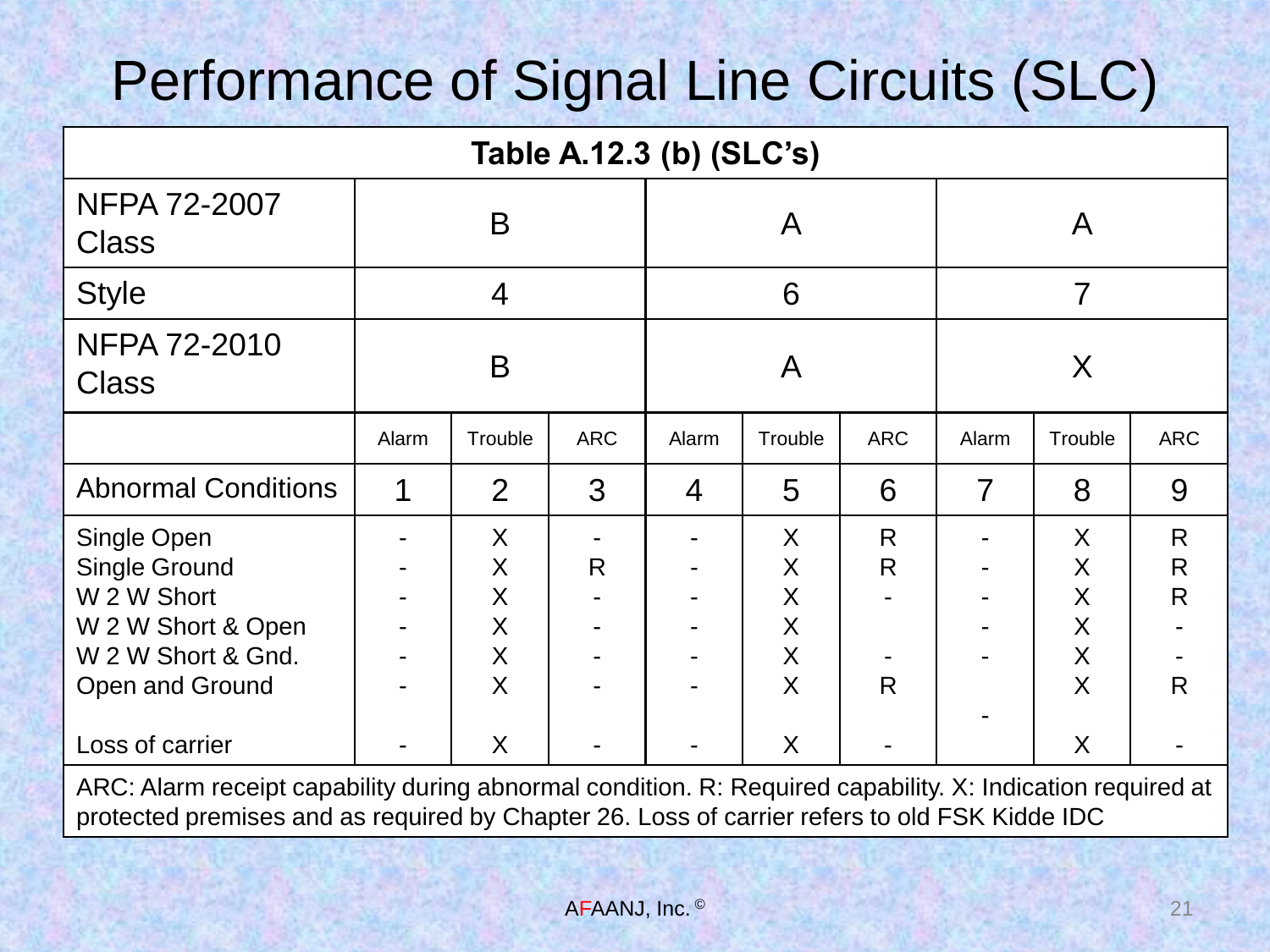Modifications have been made throughout the support chapter 14 "Inspection, Testing and Maintenance" to clarify that the inspection, testing, and maintenance requirements apply only to the systems, devices, and components covered by the Code – not to components of other systems.

- In addition inspection methods have been added to the inspection table along with the inspection frequencies.
- Also, new provisions have been added to require that a test plan be written to establish the scope of testing for fire alarm systems.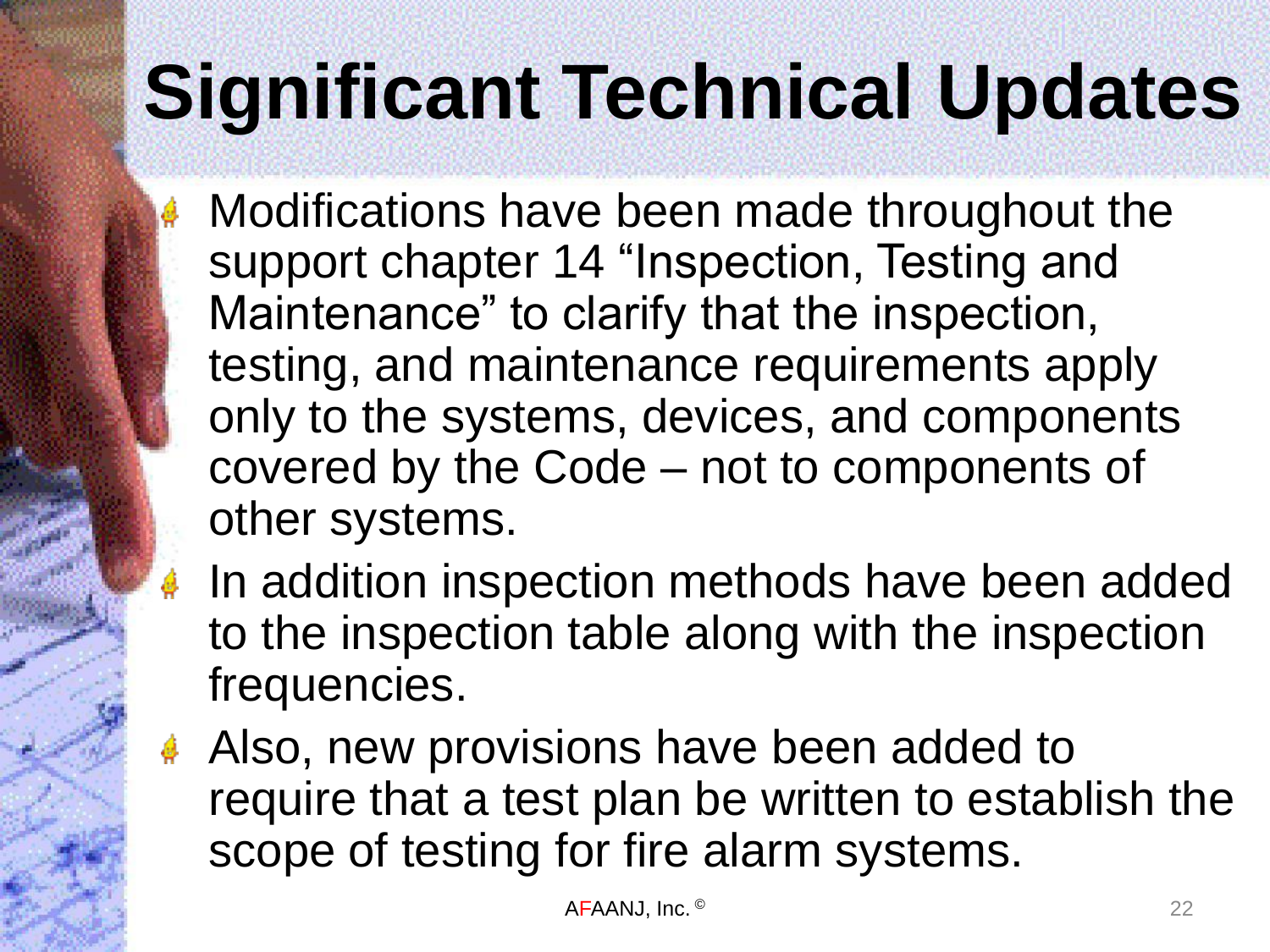導

- The support chapter 17, "Initiating Devices," has been updated to clarify requirements for accessibility and labeling of remote alarm and supervisory indicators.
- In addition, the provisions in this chapter addressing total coverage detection have been revised and coordinated to clarify the approach to be taken when return air plenums are involved.
- Also the provisions addressing spot-type smoke detectors spacing in high airflow conditions have been revised to clarify that adjustments for high airflow must be made prior to any adjustments for ceiling construction.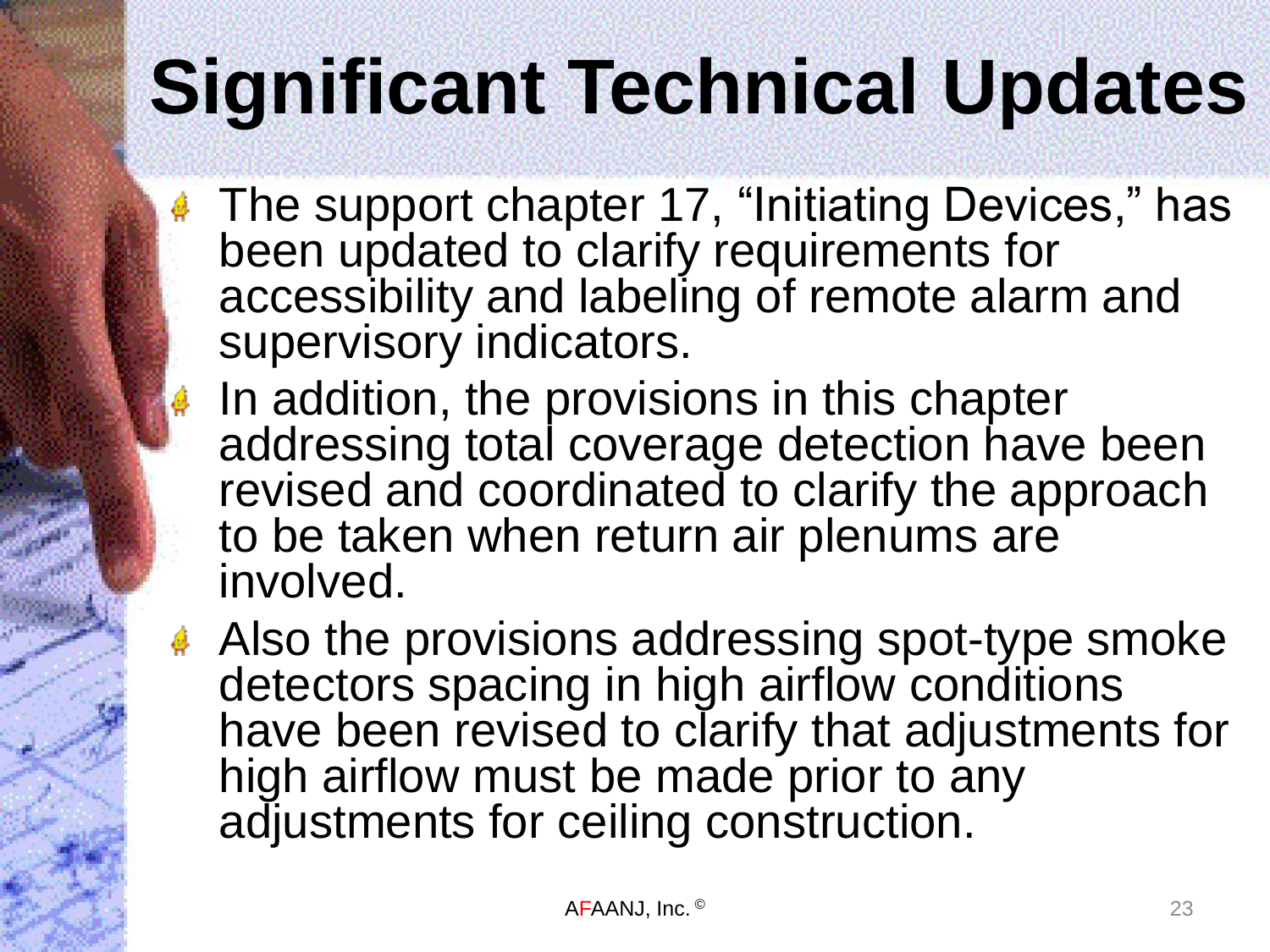17.4.8\* If a remote alarm indicator is provided for an automatic fire detector in a concealed location, the location of the detector and the area protected by the detector shall be prominently indicated at the remote alarm indicator by a permanently attached placard or by other approved means.

17.4.9 Where required by 17.4.7 and unless the specific detector alarm or supervisory signal is indicated at the control unit (and on the drawings with its specific location and functions), remote alarm or supervisory indicators shall be Installed in an accessible location and shall be clearly labeled to indicate both Their function and any device or equipment associated with each detector.

17.4.10\* If the intent is to initiate action when smoke/fire threatens a specific Object or space, the detector shall be permitted to be installed in Close proximity to that object or space.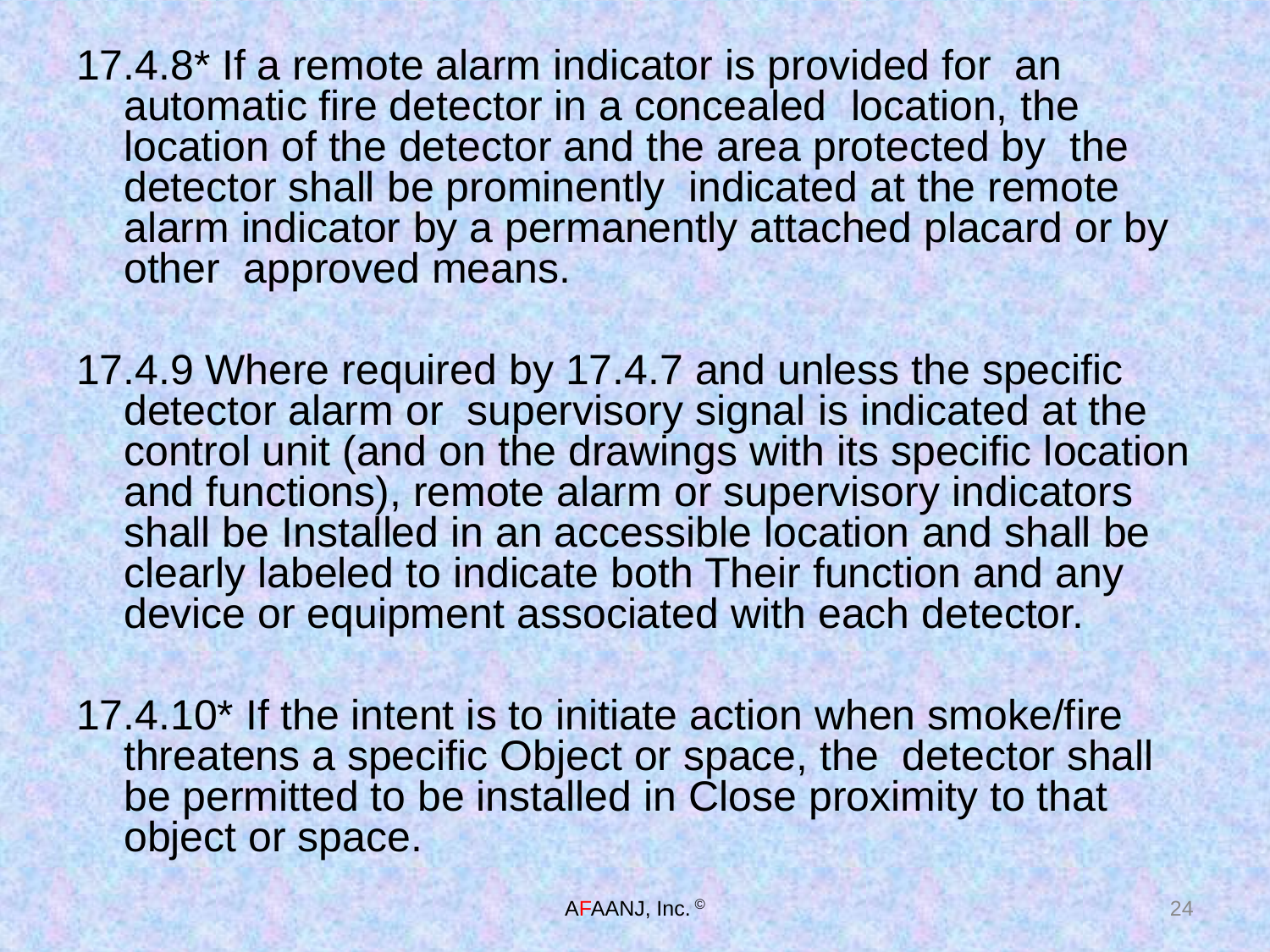17.5.3.1.4\* Where concealed accessible spaces above suspended ceilings are used as a return air plenum meeting the requirements of NFPA 90A, Standard for the Installation of Air-Conditioning and Ventilating Systems, detection shall be providedIn one of the following means:

(1)Smoke detection shall be provided in accordance with 17.7.4.2, or (2) Smoke detection shall be provided at each connection from the return air plenum to the central air-handling system.

17.7.1.7 The selection and placement of smoke detectors shall take into account both the performance characteristics of the detector and the areas into which the detectors are to be installed to prevent nuisance and unintentional alarms or improper operation after installation.

17.7.1.8\* Unless specifically designed and listed for the expected conditions, smoke detectors shall not be installed if any of the following ambient conditions exist:

- (1) Temperature below 32°F (0°C)
- (2) Temperature above 100°F (38°C)
- (3) Relative humidity above 93 percent

(4) Air velocity greater than 300 ft/min (1.5 m/sec)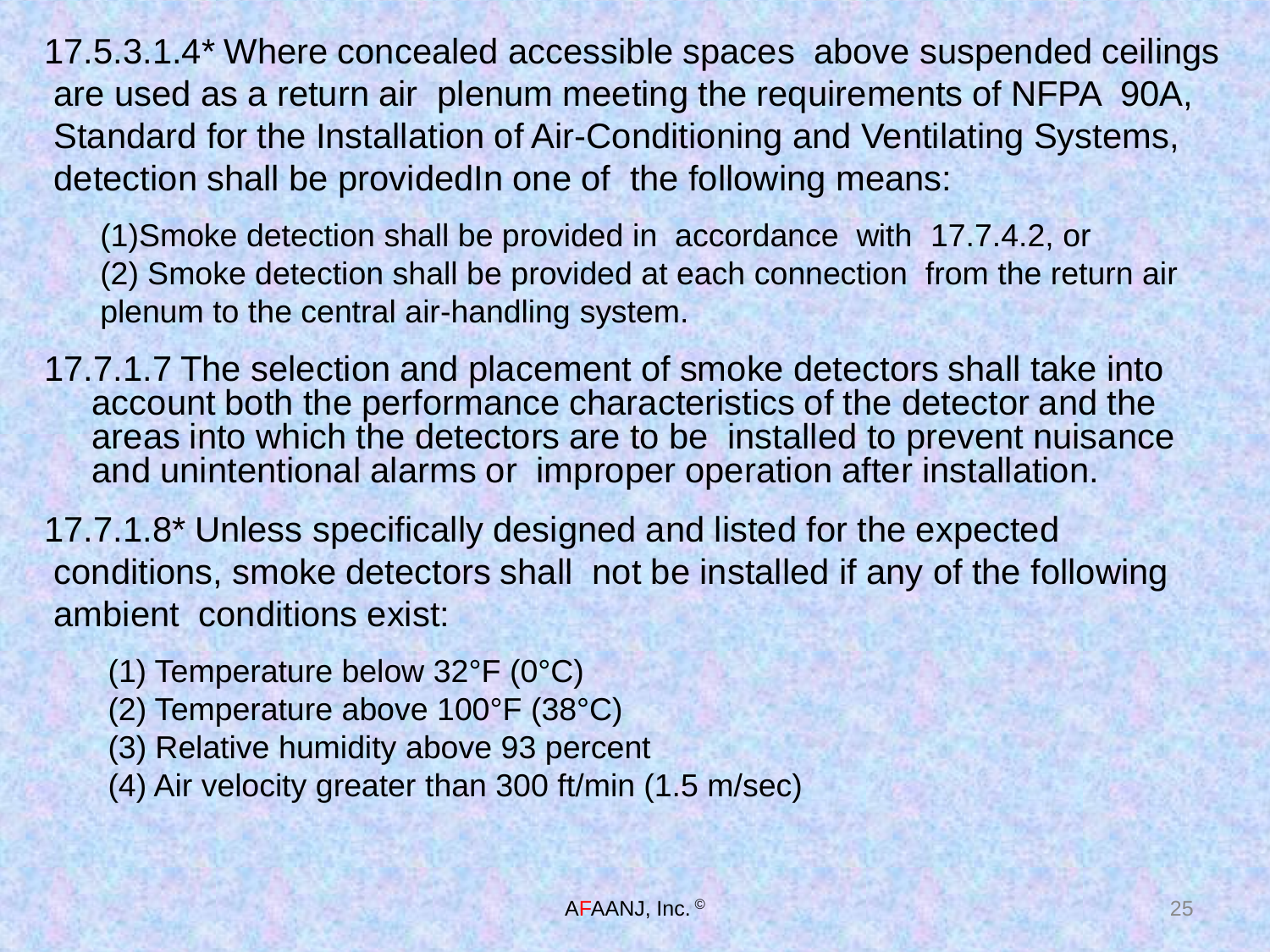- Updates to the support chapter 18, "Notification Appliances," have been made clarifying that coverage for occupant notification (generally specified by other governing laws, codes or standards) only applies in occupiable spaces, as defined in NFPA 72.
- In addition, the provisions in this chapter for audible signaling have been updated to require documentation of the locations that require (and do not require) audible notification as well as documentation of the audibility levels that must be produced. Similar area of coverage documentation requirements were also added for visible notification.
- Also, provisions for the use of the standard alarm evacuation signal (the three-pulse temporal code) have been updated to extend to signals used for relocation and partial evacuation, not just complete evacuation.
- Finally, provisions addressing textual and graphical visible appliances have relocated from the chapter on emergency communications systems to this chapter and have been expanded to include fire applications and refined to include location, mounting and performance requirements.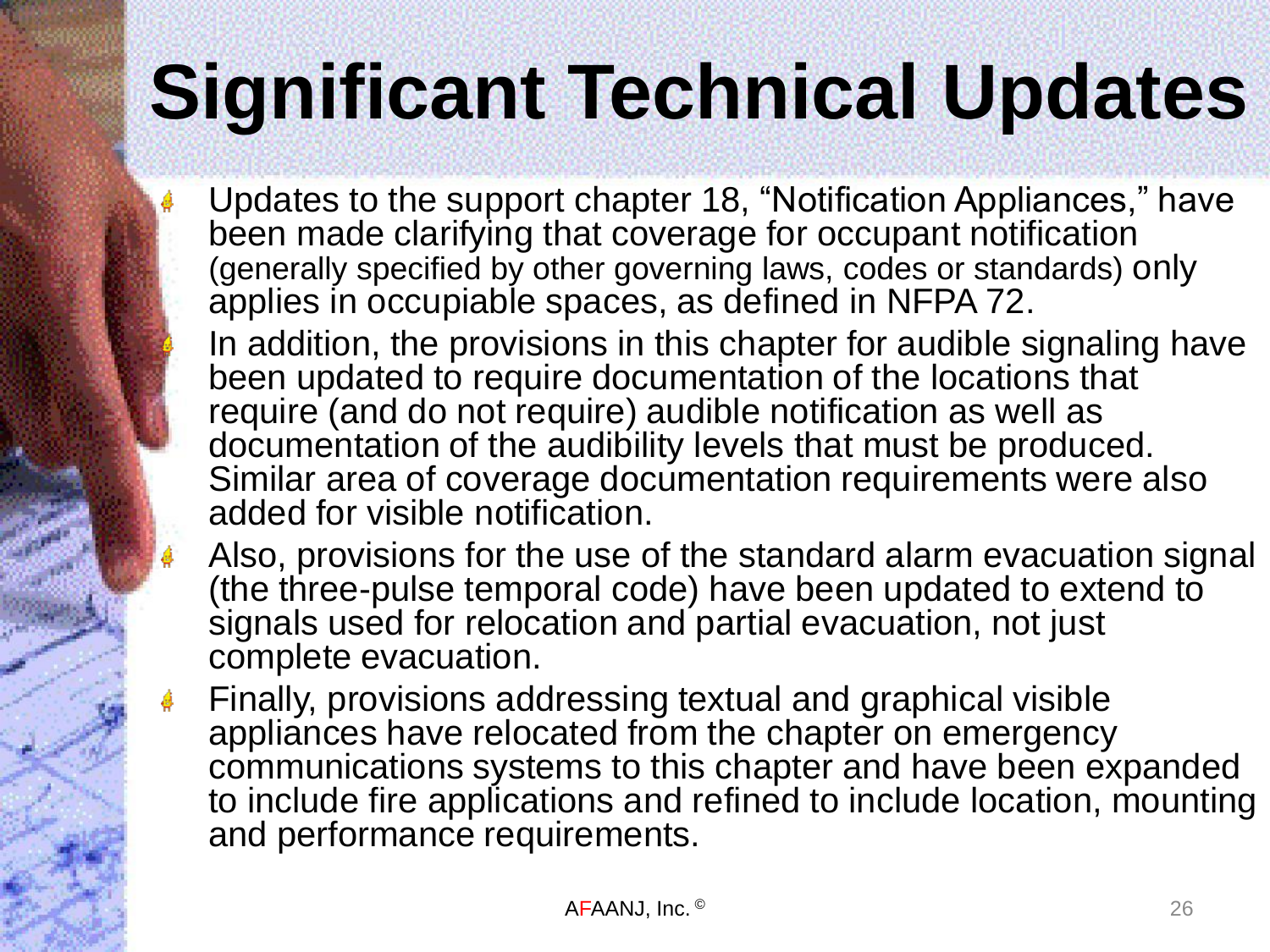Changes have been made in the support chapter 21, "Emergency Control Function Interfaces," more specifically addressing requirements for elevator recall when sprinklers are installed in elevator pits.

- The requirements for occupant evacuation elevators have also been completely revised to coordinate with changes being made in ASME A.17.1/B44, *Safety Code for Elevators and Escalators*.
- $\bullet$  In addition requirements for fire alarm systems interfacing with HVAC systems have been updated as have the requirements for door and shutter release and requirements for electrically locked doors.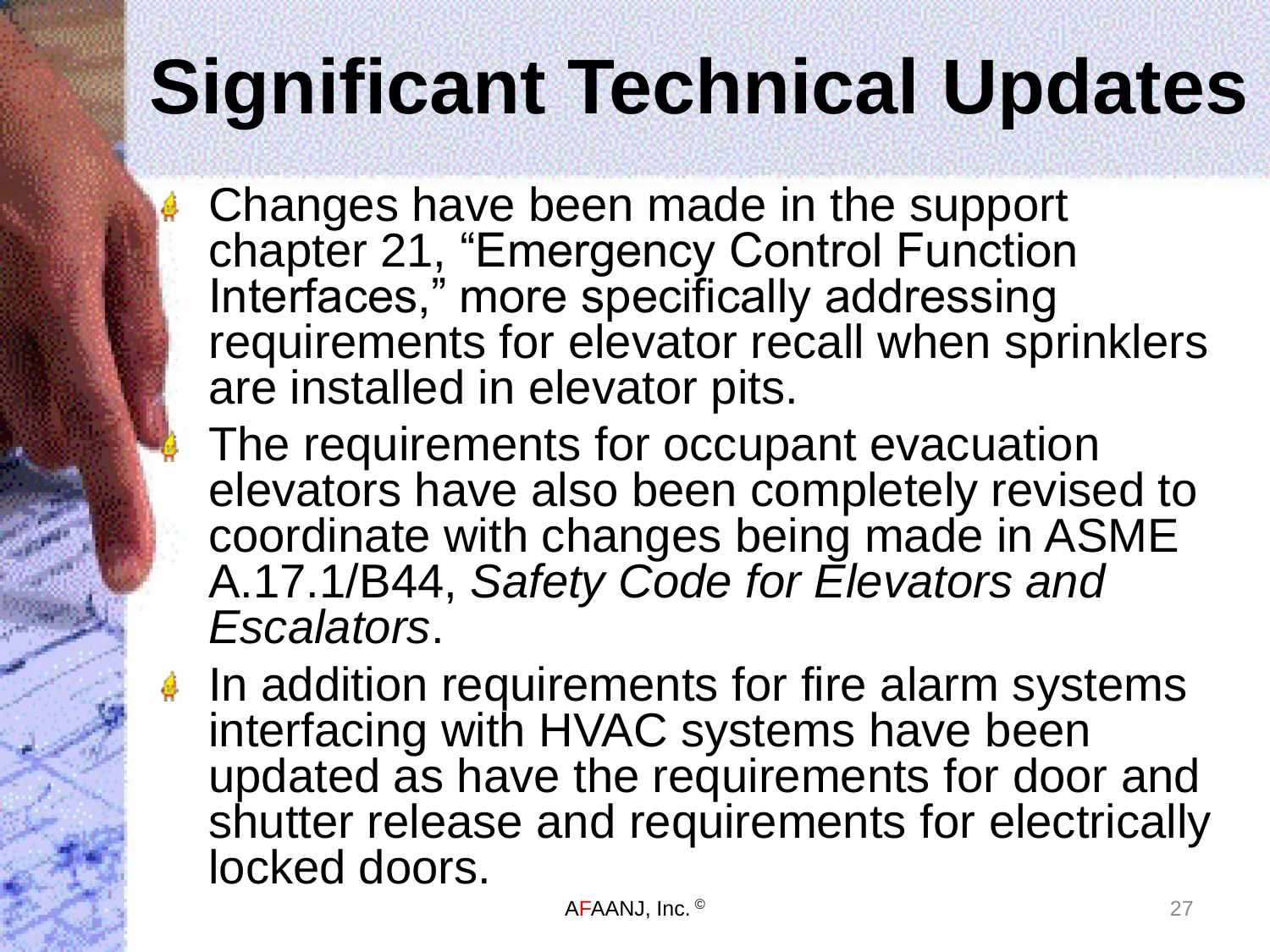The systems chapter 23, "Protected Premises Fire Alarm Systems," has been updated to address the monitoring of carbon monoxide detection systems by fire alarm systems and requires carbon monoxide detector activations to be displayed on the fire alarm system as "carbon monoxide alarm" signals.

Also provisions have been added requiring that if a valve is installed in the connection between a sprinkler system or a suppression system and an initiating device, the valve be supervised.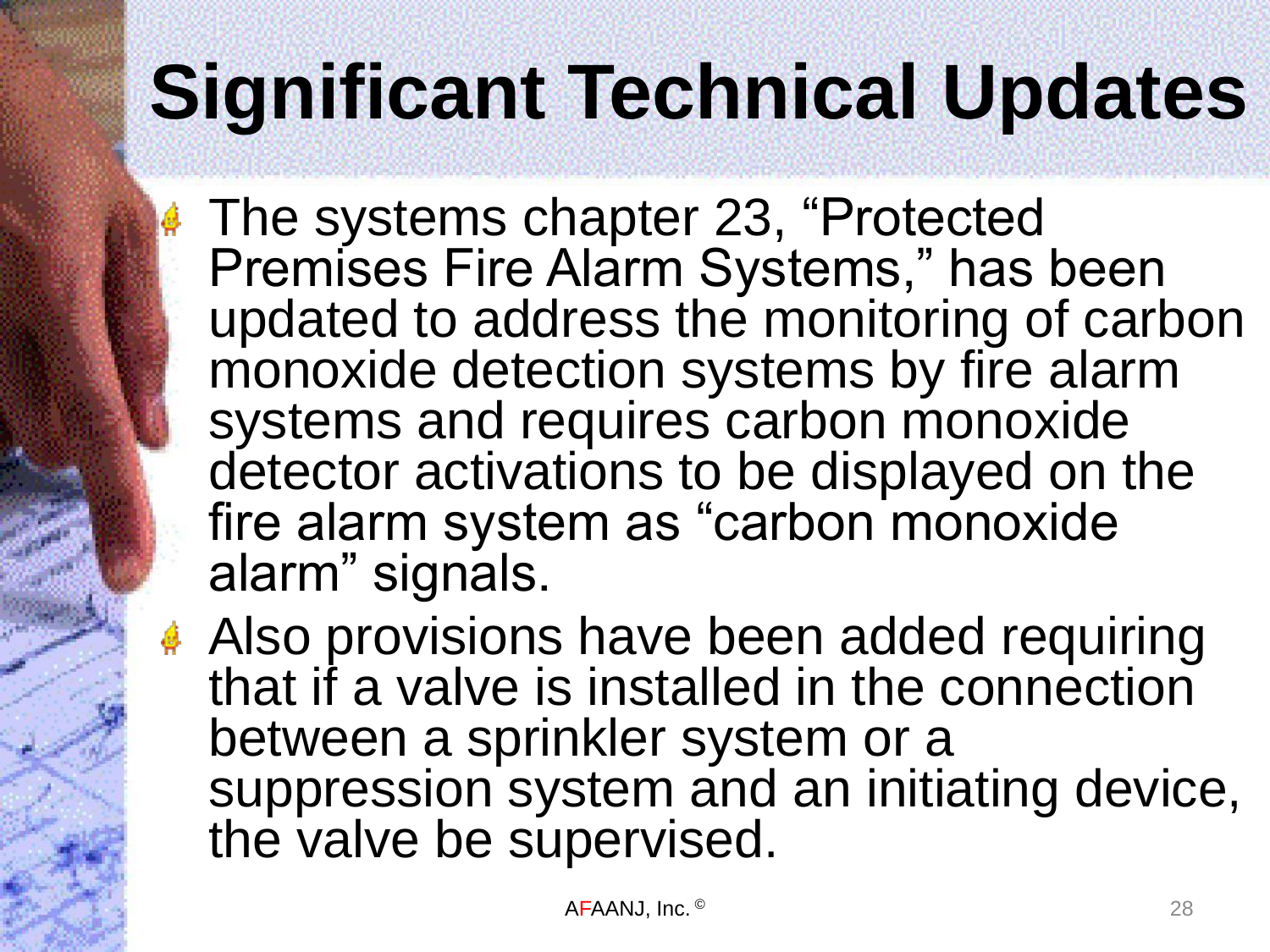A number of changes have been made in chapter 24, "Emergency Communications Systems," including the following:

- **E** The addition of specific references to documentation requirements in the new documentation chapter
- **E** The addition of a requirements to post instructions for the use of microphones in making voice announcements and for test messages to specifically state "this is a test"
- The addition of ANSI/UL 2572, *Standard for Mass Notification Systems* in the requirement for the listing of mass notification systems control units
- **The addition of a requirement to provide message** templates for each message developed for scenarios of the emergency response plan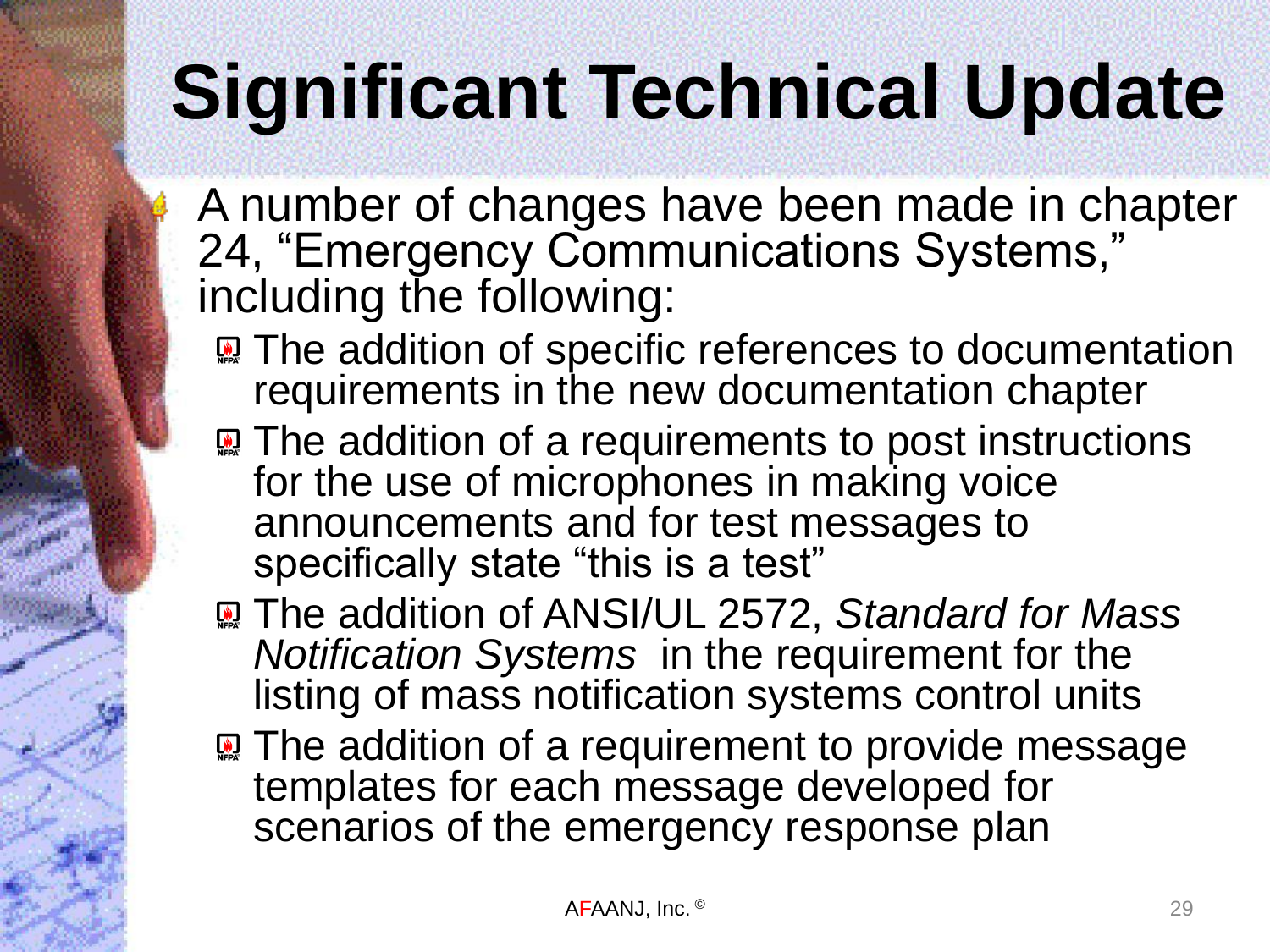- **Q.** Clarification of requirements for the use of live voice instructions in emergency voice/alarm communications systems upon release of the microphone
- **E.** Updated in-building mass notification system documentation requirements to provide the owner with a written sequence of operation and a copy of the site-specific software
- **E.** Updated requirements for voice message priority in in-building mass notification systems
- **Added provisions on the use of textual and** graphical visible notification appliances for primary or supplemental notification
- Updated requirements for the location and accessibility of for emergency command centers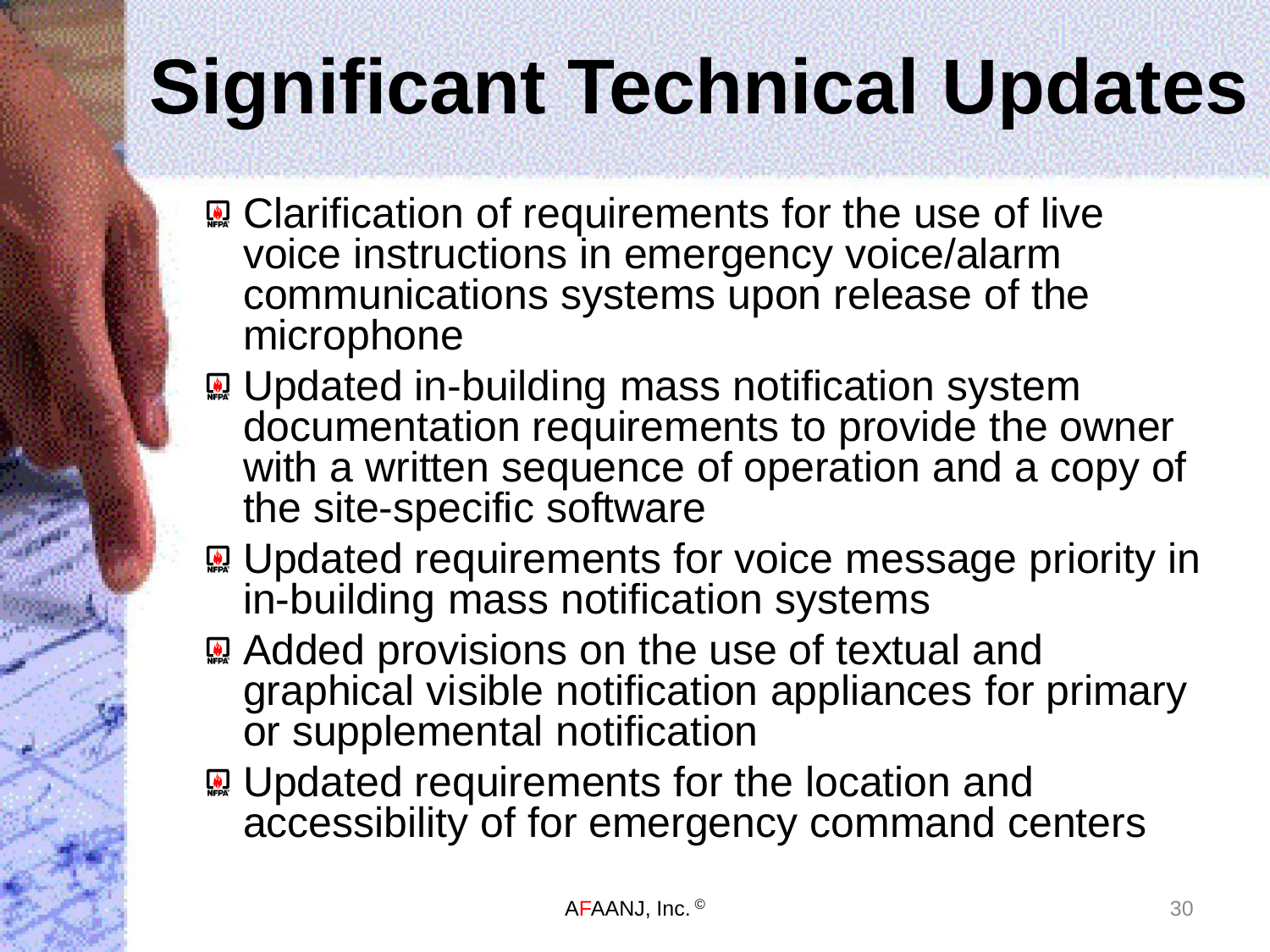Changes have been made in the system chapter, "Supervising Station Alarm Systems," addressing alarm signal verification, alarm signal content, and restoration of signals.

- **E** These changes have been made in part to help emergency responders better manage issues related to unwanted alarms. In addition, new definitions for unwanted alarms have been added to more precisely identify the sources of these alarms.
- **Example 2** Changes have also been made to update the communications methods addressed in this chapter including the following: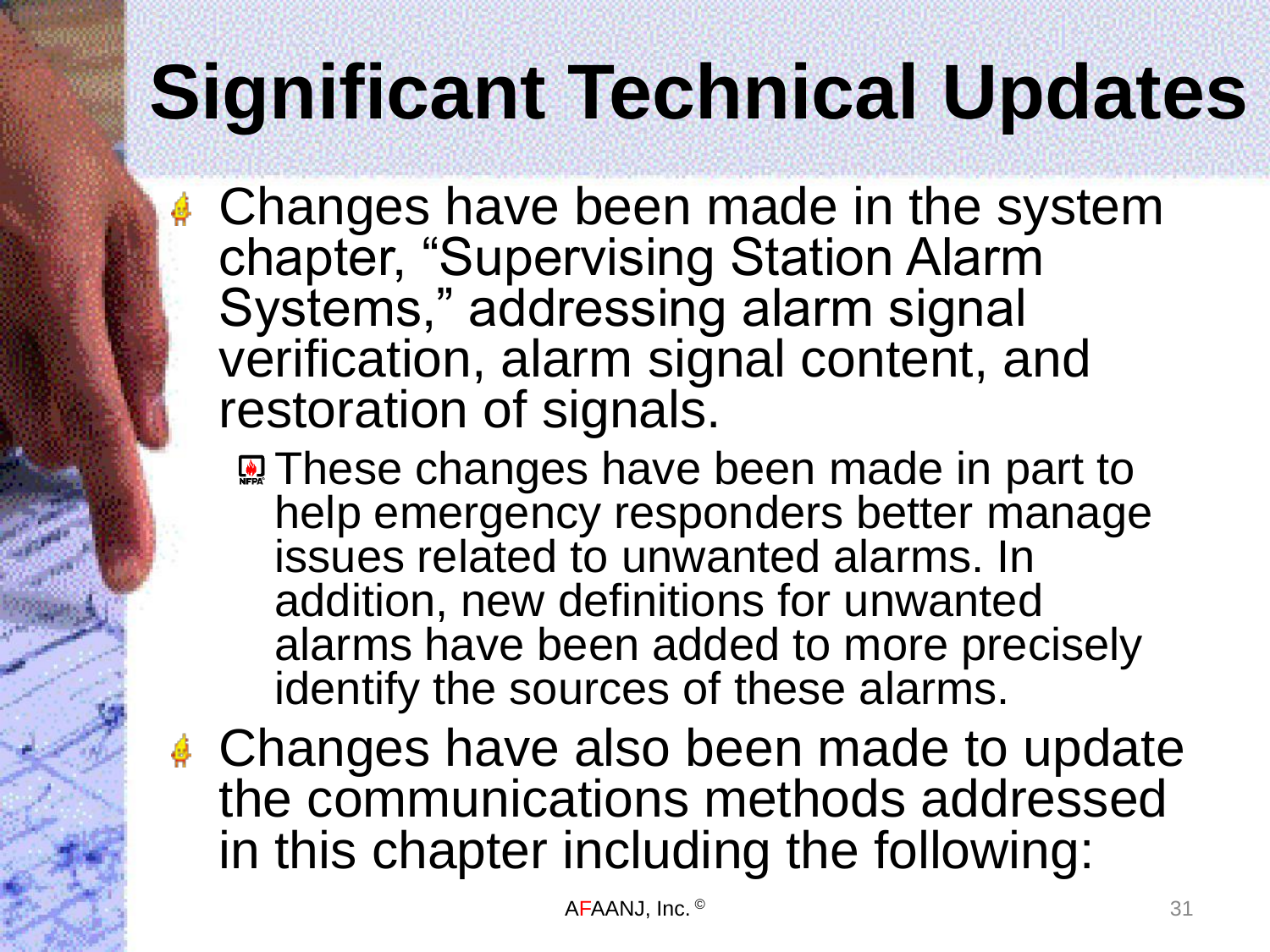**E.** Updated requirements for supervision intervals for both single and multiple communications paths

**E.** Changes to the types of transmission means that can be used for the second channel of a digital alarm communicator transmitter (DACT).

**Added provisions for signal processing** equipment at supervising stations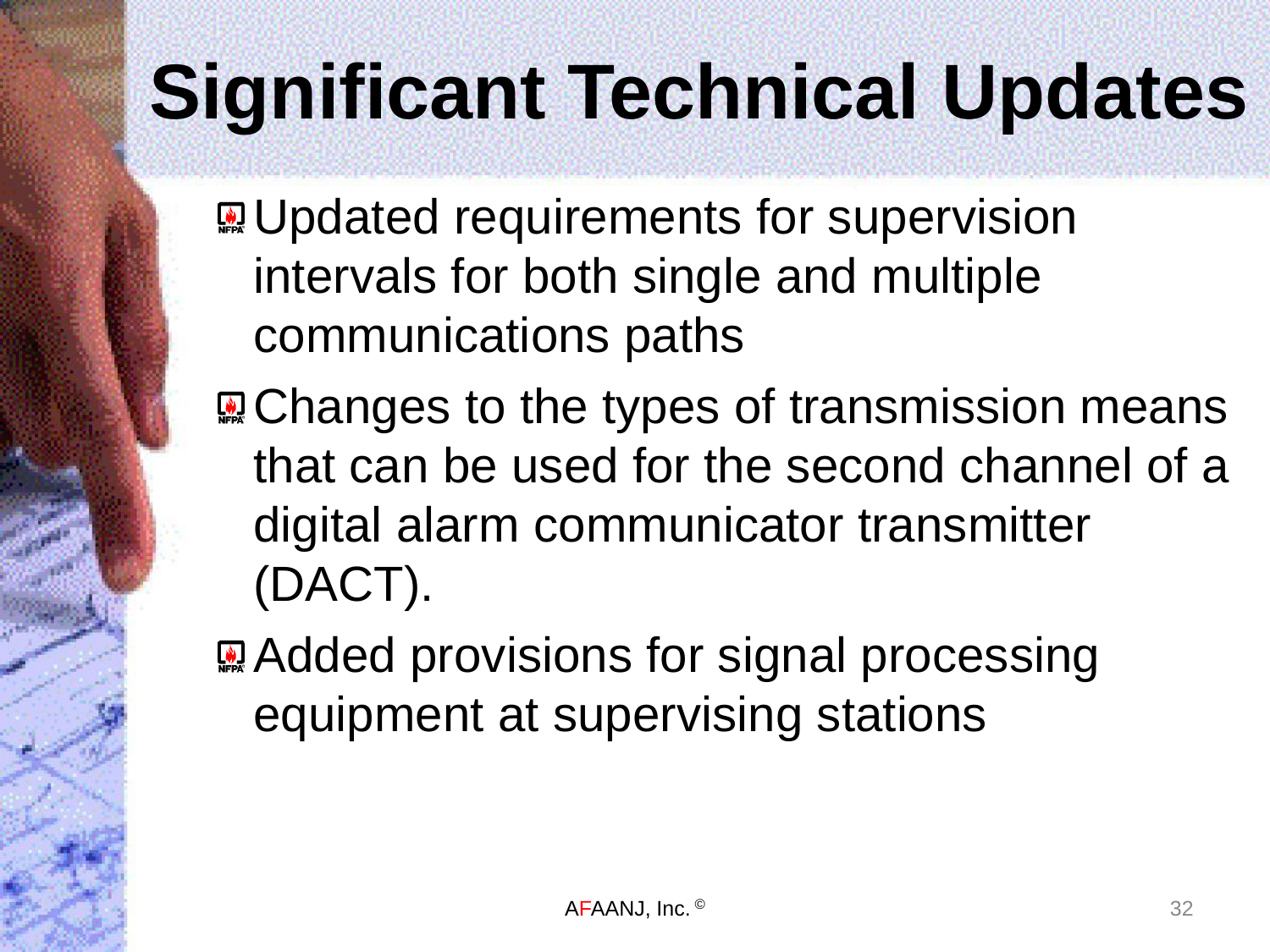**E.** Updated requirements for secondary power for shared communications equipment used with performance-based technologies

**Added annex material to provide examples** of technologies that fall under the requirements for performance-based technologies

**Removed requirements addressing digital** alarm radio systems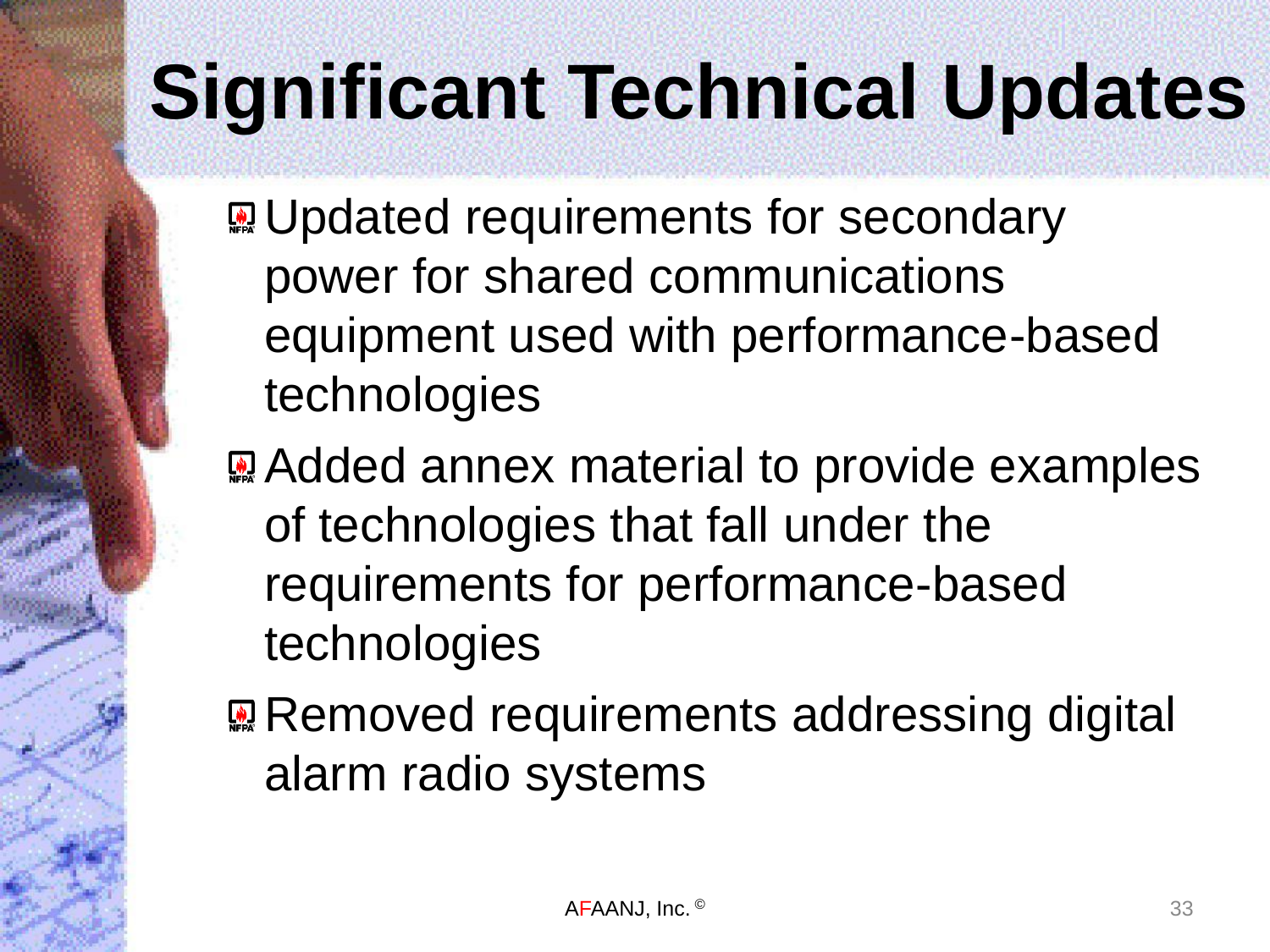The systems chapter, "Public Emergency Alarm Reporting Systems," has been updated to prohibit the use of unlicensed radio frequencies in wireless networks.

- In addition revisions have been made to clarify the wireless network capacity for the number of alarm boxes on a single radio frequency.
- Also, a new requirement has been added to require circuit survivability for wiring between an auxiliary alarm system and the auxiliary or master box.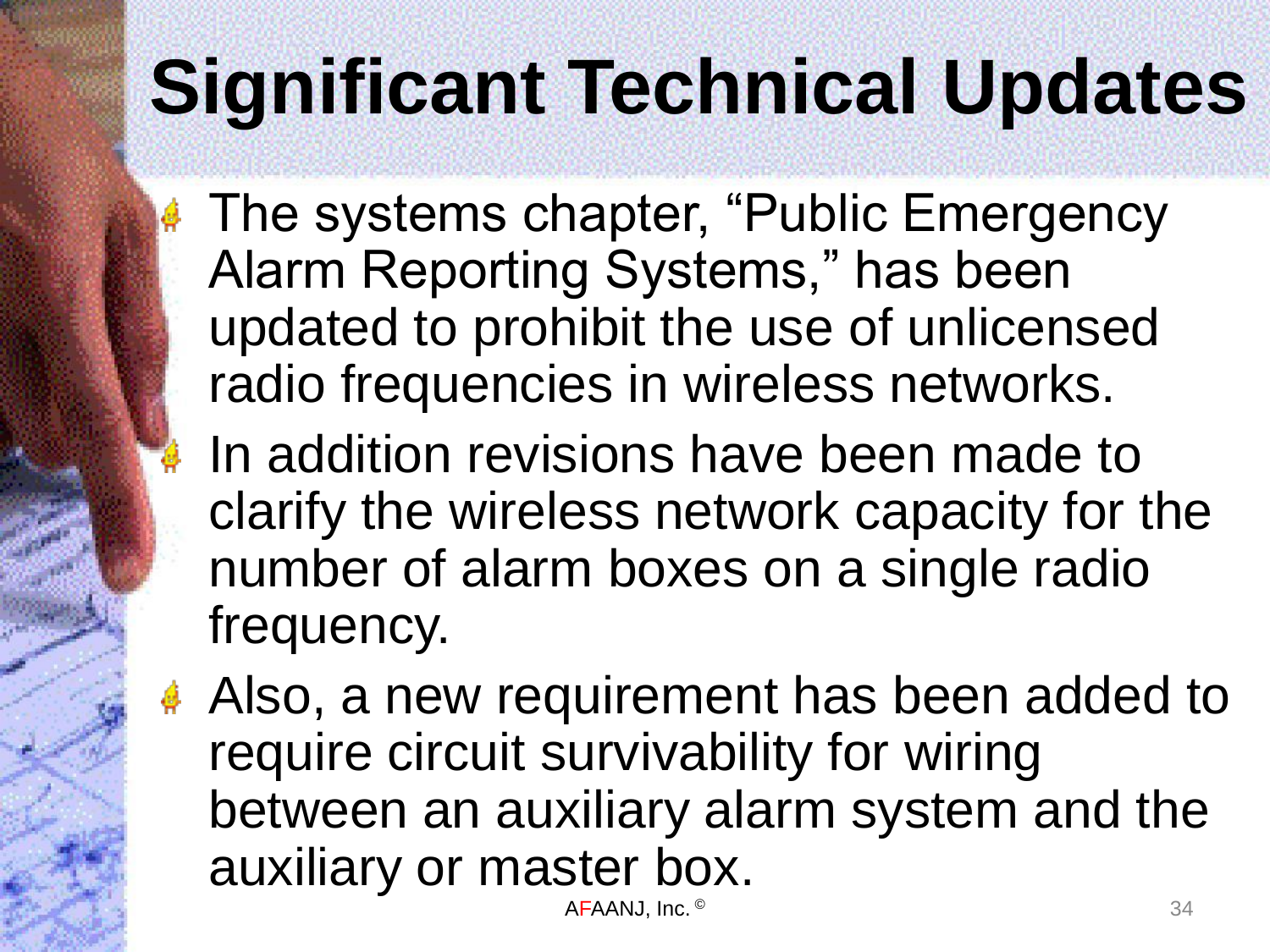Several changes have been made in the systems chapter, "Single- and Multiple-Station Alarms and Household Fire Alarm Systems," including the following:

- **Modified the performance requirements for the** low frequency alarm signal
- **E.** Updated the provisions for visible and tactile notification so they apply to those with moderately severe as well as profound hearing loss
- **Q Changed the secondary power capacity** requirements for smoke and heat alarms to  $\overline{7}$ days instead of 24 hours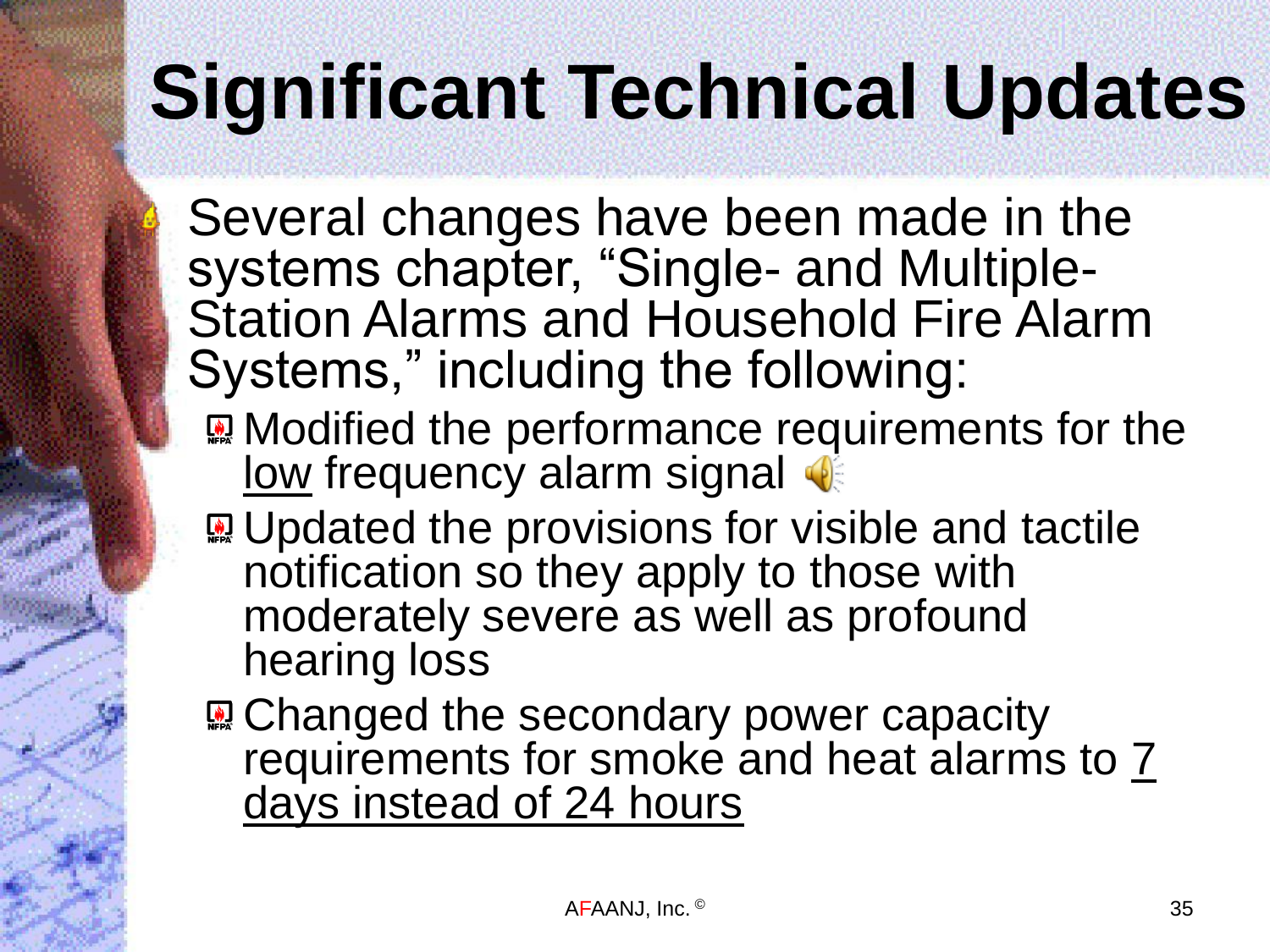- **E** Introduced two new separate provisions addressing smoke alarm and smoke detector resistance to common nuisance sources in general, and to common cooking nuisance sources when installed within 20 ft of a fixed cooking appliance
- **Added provisions to add address the** connection of sprinkler waterflow switches to multiple-station alarms
- **Added provisions to require two simultaneous** or sequential operations to activate a keypad fire alarm signal
- **A. The provisions for testing of smoke alarms (in** the testing chapter) have been revised to eliminate the requirement for sensitivity testing